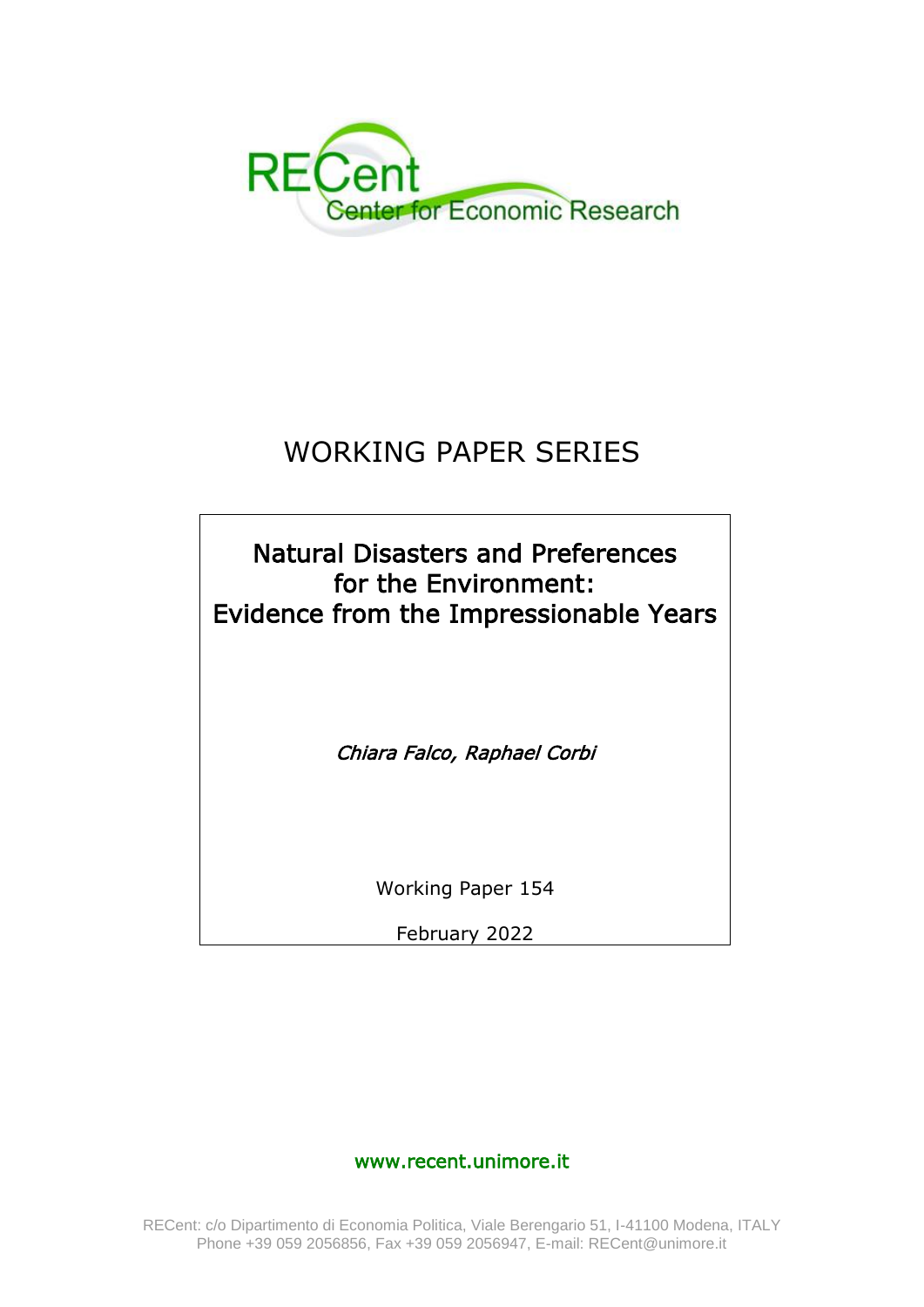# Natural Disasters and Preferences for the Environment:

Evidence from the Impressionable Years <sup>∗</sup>

Chiara Falco† Raphael Corbi‡

February 21, 2022

#### **Abstract**

Do generations affected by natural disasters during the critical years of adolescence and early adulthood form different preferences towards the environment than generations who are not? Consistent with the theories of social psychology, we show that an environmental shock experienced during the impressionable years (18-25 years old) help shape positive environmental preferences. Individuals tend not to change beliefs in response to natural disasters experienced in other age ranges. Using information from the General Social Survey and World Values Survey, we exploit yearly natural disasters variation both within the US and across countries to identify these effects.

**Keywords:** beliefs formation, natural disasters, environmental policy, impressionable years

**JEL classification:** P16, Q54, Z18, D90

<sup>∗</sup>Raphael Corbi acknowledges financial support from FAPESP and thanks the University of Chicago for their hospitality where parts of this work were completed. Chiara Falco acknowledge financial support from CAPES.

<sup>†</sup>Corresponding author. Department of Economics, University of Modena and Reggio Emilia, Italy. Email: c.falco@unimore.it

<sup>‡</sup>Department of Economics, University of São Paulo, Brazil. Email: rcorbi@usp.br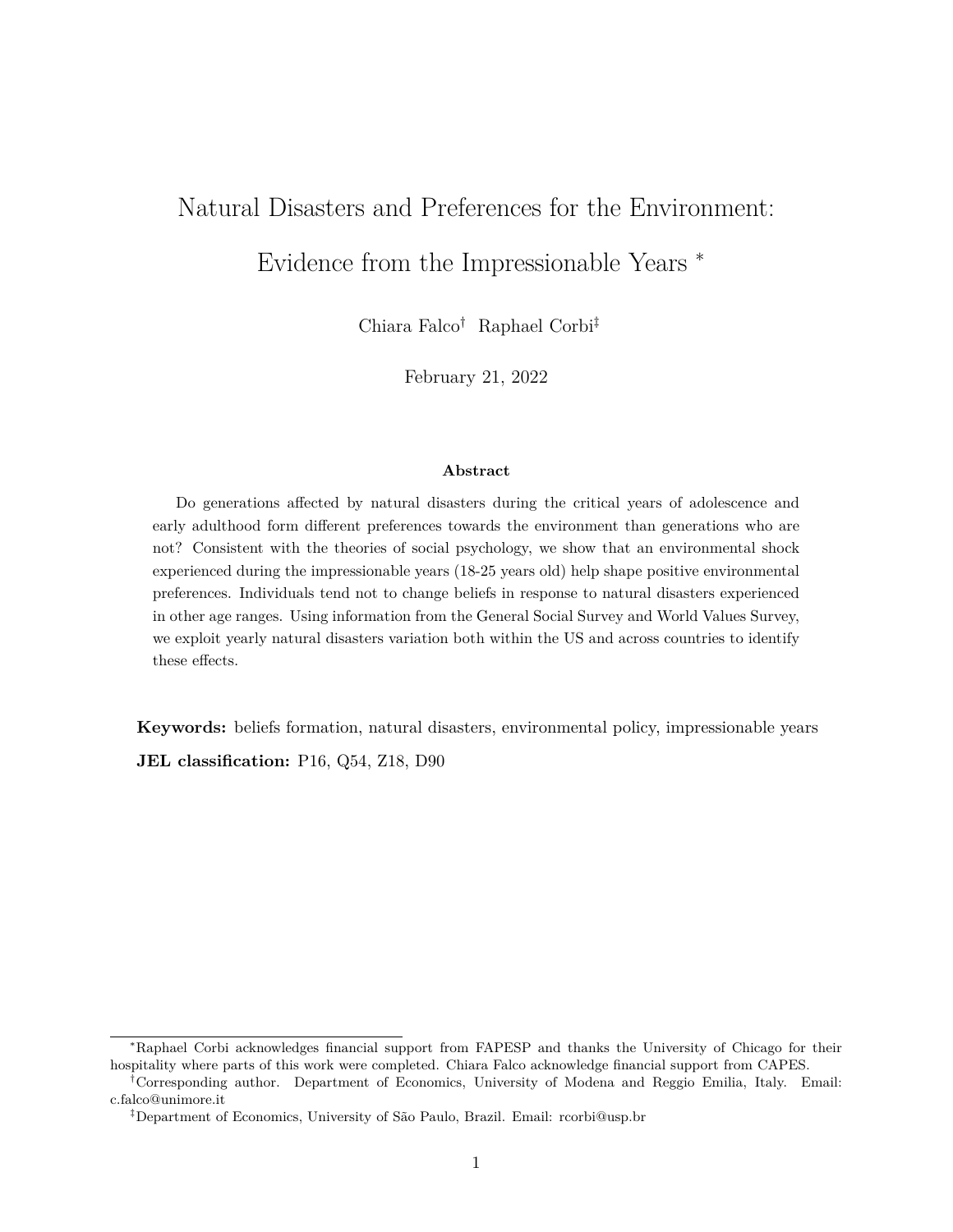#### **1 Introduction**

Natural disasters impose a significant and increasing economic cost on the global economy. According to a report released by the UN Office for Disaster Risk Reduction, disaster-hit countries reported direct economic losses of US 2,908 billions of which climate-related disasters accounted for 77% of the total, spread across both developed and developing nations.[1](#page-2-0) As a response, targets for tackling climate change have now been instituted across the world. In 2019, at least 120 of 153 developing countries<sup>[2](#page-2-1)</sup> had undertaken activities to formulate and implement national adaptation plans to achieve the global goal on adaptation under the Paris Agreement.[3](#page-2-2)

These targets are unlikely to be met without major changes in societal structures that will necessarily require awareness and engagement of the wider public [\(Spence,](#page-21-0) [2010\)](#page-21-0). However, public awareness is hampered by the inherent complexity of the climate change phenomenon, reflected in typically much lower levels of concern about climate change than what is expressed by climate scientists, in part due to the public's lack of personal experience with climate impacts [\(Weber,](#page-21-1) [2010,](#page-21-1) [2011\)](#page-21-2). Despite the key role of preferences for the environment in explaining climate policy, little is known about how these preferences are formed and how and why they change over time.Are individual preferences for the environment exogenous? Or can they shaped by the incidence of natural disasters?

This article helps to close this gap by investigating whether experiencing a natural disaster during youth permanently affects how individuals view the need for public spending in improving and protecting the environment, and for developing alternative energy sources. We do so by leveraging the *impressionable years* hypothesis from social psychology which states that core attitudes, beliefs, and values are formed during a period of great mental plasticity in early adulthood and remain largely unaltered thereafter [\(Krosnick and Alwin,](#page-20-0) [1989\)](#page-20-0). In particular, we show that natural disasters experienced during the critical years of adolescence permanently changes one's preferences for the environment and helps form more pro-environmental attitudes.

<span id="page-2-0"></span><sup>&</sup>lt;sup>1</sup>Wallemacq P, Below R, McLean D. UNISDR and CRED report: economic losses, poverty disasters (1998-2017). Brussels: CRED, 2018. The greatest economic losses experienced by the USA have been mainly caused by storms, followed by floods in China, earthquake and tsunami in Japan, and floods in India.

<span id="page-2-2"></span><span id="page-2-1"></span><sup>2</sup>An increase of 29 countries, compared with 2018.

<sup>&</sup>lt;sup>3</sup>The Paris Agreement's temperature goal is to limit the increase to 1.5 °C (2.7 °F) of the mean global temperature and, moreover, emissions should reach net-zero in the second half of the 21st century.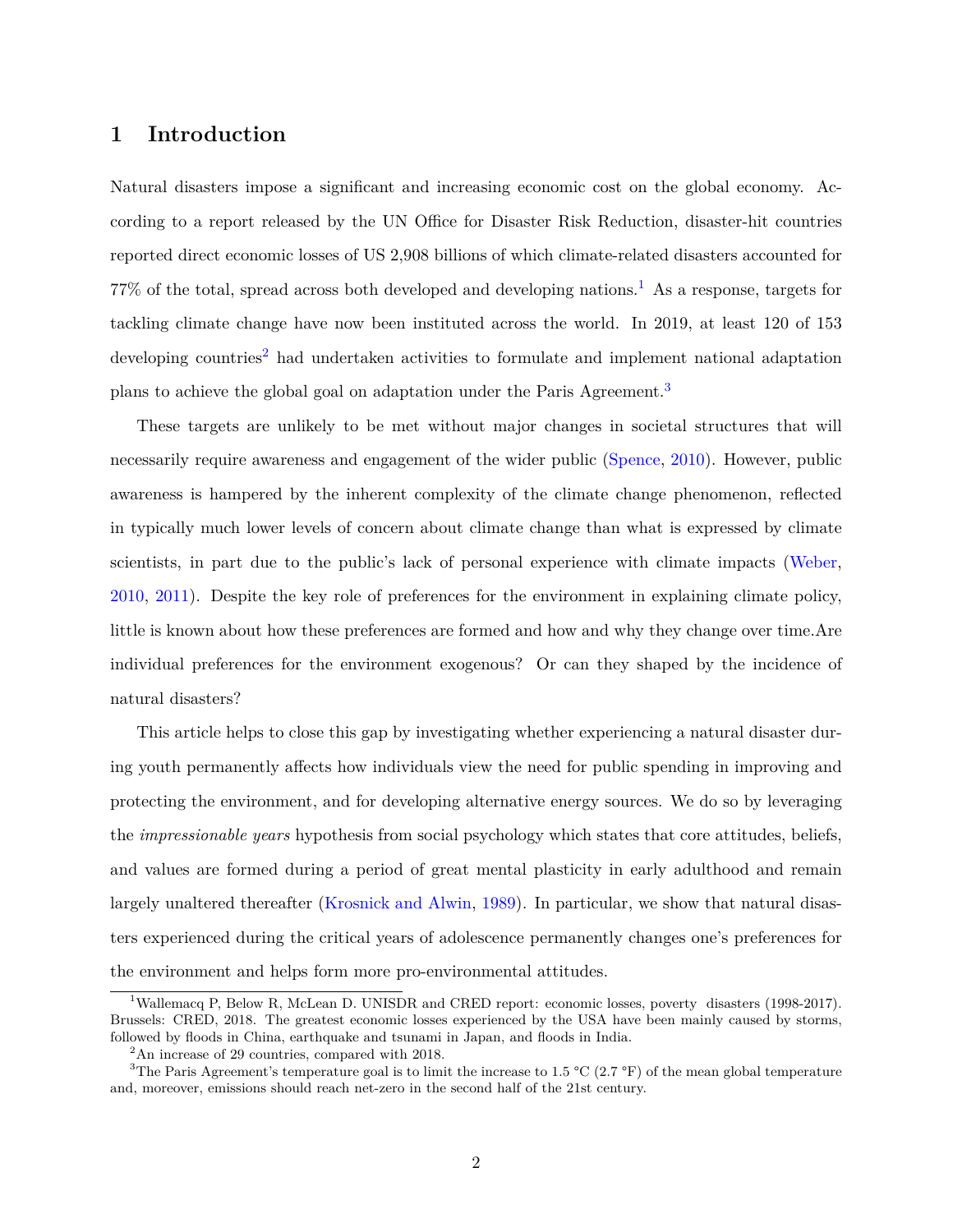Consistent with the theories of social psychology, we provide evidence drawn from two different sources. First, relying on pooled cross-sectional data from the 1972 to 2021 General Social Survey (GSS), we explore regional variation of major natural disasters to identify their impact on the formation of preferences for the environment. Using the information on respondents' location when 16 years old, we overcome the omitted variables problem by relying on time- and location-specific shocks. This specification allows us to control for non-linear time-period, and life-cycle and cohort effects, as well as a host of background variables and other time-varying regional characteristics, including level of wealth and differences in environmental policies. People tend not to change beliefs in response to natural disasters experienced in age ranges other than during the early adulthood. Second, we confirm the findings for the US by extending the analysis to a large set of 102 countries, using microdata from the World Value Survey (WVS).

For all our analysis, we use a variety of self-reported measures of preferences for government intervention. To show that subjective measures are a good approximation of underlying behaviour, we also examine the validity of these self-reported measures by comparing them with objective measures of political behaviour, namely party affiliation and voting behaviour in the most recent election. The similarity of our findings on voting and political behaviour confirms that experiencing a recession when young affects real behaviour.

We contribute to two separate strands of the literature. First, a growing body of knowledge uses mainly experimental and survey data to study the role of personal experience and perception of extreme weather events [\(Akerlof et al.,](#page-18-0) [2013;](#page-18-0) [Spence et al.,](#page-21-3) [2012\)](#page-21-3) and its relation to environmental concerns and support for pro-environment policy [\(Joireman et al.,](#page-20-1) [2010;](#page-20-1) [Krosnick et al.,](#page-20-2) [2006;](#page-20-2) [Broomell et al.,](#page-18-1) [2015\)](#page-18-1). In particular, evidence shows that extreme weather events are associated with changes in beliefs about climate change and support for green politicians [\(Rudman et al.,](#page-21-4) [2013\)](#page-21-4), greater willingness to save energy to mitigate climate change [\(Spence et al.,](#page-21-5) [2011\)](#page-21-5), and increases in charitable giving [\(Deryugina and Marx,](#page-18-2) [2021\)](#page-18-2). These effects are enhanced by the media due to greater awareness of climate change [\(McDonald et al.,](#page-20-3) [2015\)](#page-20-3). Also, mobilization and environmental activism across American communities seem to matter in terms of attitudes and actual local pollution in the long run [\(Hungerman and Moorthy,](#page-19-0) [2020\)](#page-19-0). We add to these findings by showing that environmental preferences are mainly formed during the critical years of adolescence and early adulthood, between the ages of 18 and 25 years, and that experiencing natural disasters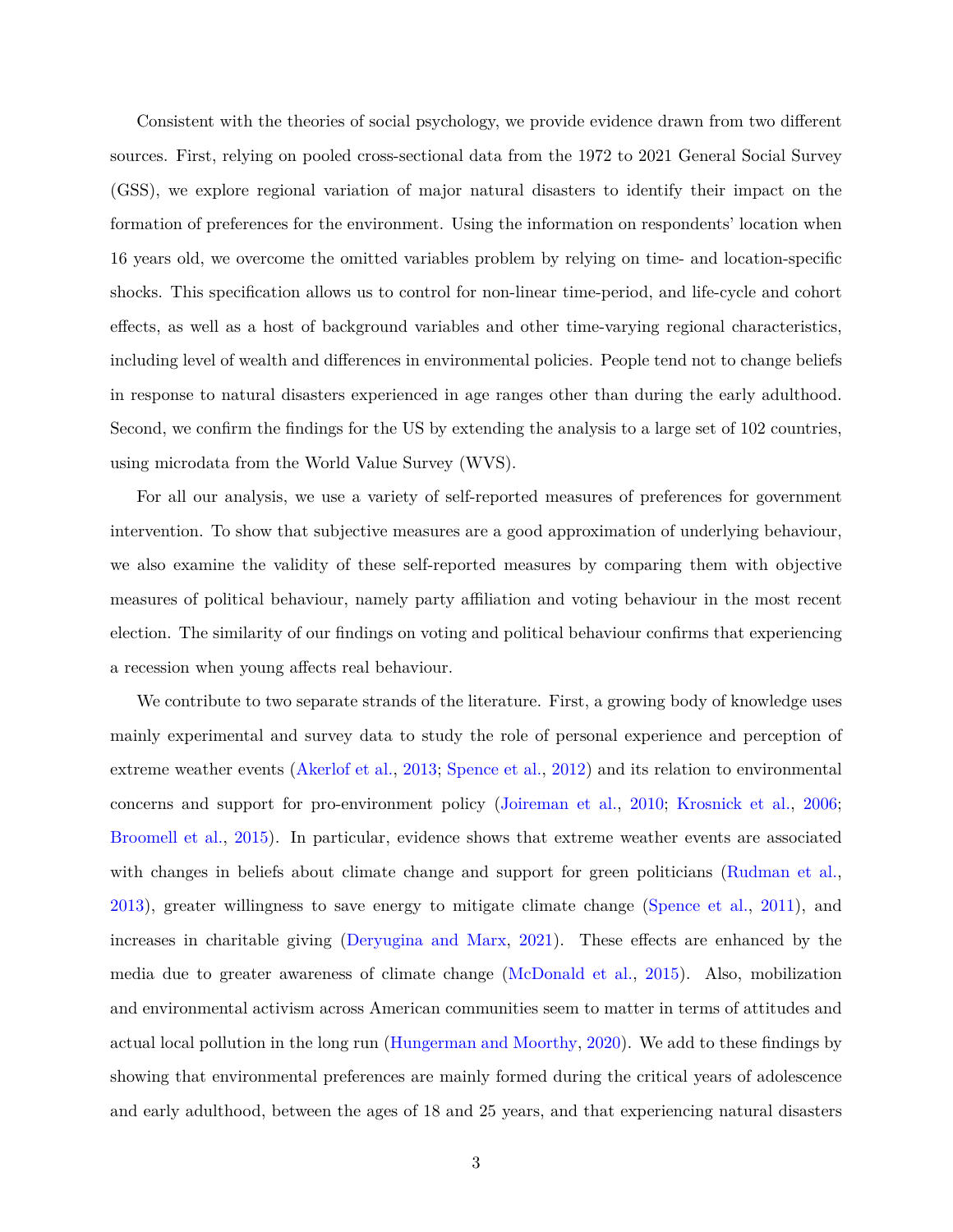in this period permanently changes one's preferences towards the environment.

Second, a burgeoning literature analyses the role of macroeconomic shocks on preference for redistribution, investing behavior and job preferences, among other attitudes, during the impres-sionable years [\(Cotofan et al.,](#page-18-3) [2020;](#page-18-3) [Cronqvist et al.,](#page-18-4) [2015\)](#page-18-4).<sup>[4](#page-4-0)</sup> Closer to our paper is the seminal work of [Giuliano and Spilimbergo](#page-19-1) [\(2014\)](#page-19-1) who show that individuals who have experienced a recession during their formative years believe later in life that success in life depends more on luck than effort, support more government redistribution, and tend to vote for left-wing parties. We add to this literature by showing that attitudes towards the environment are also determined in the same period in a person's life.

This article is organised as follows. Section [2](#page-4-1) describes the GSS dataset and the empirical strategy we use for the main analysis. Section [3](#page-14-0) reports cross-country evidence from the WVS and Section [4](#page-17-0) concludes.

#### <span id="page-4-1"></span>**2 Empirical evidence from GSS**

To examine individuals preferences about public spending on protecting and improving the environment, we use data from the General Social Survey, or GSS. Conducted by the National Opinion Research Center at the University of Chicago, the GSS is a long running, roughly biennial survey that is nationally representative and interviews roughly 2500 per year, from 1972 to 2018.

The key variables for our analysis are measures of preferences for the environment, as dependent variable, and a regional measure of environmental shock, as an explanatory variable. As measures for preferences for the environment, we use the answers to two questions from the GSS. More specifically, the GSS asks: "We are faced with many problems in this country, none of which can be solved easily or inexpensively. I'm going to name some of these problems, and for each one I'd like you to tell me whether you think we're spending too much money on it, too little money, or about the right amount. Are we spending too much, too little, or about the right amount on (i) *improving and protecting the environment* , and (ii) *developing alternative energy sources*? Answers to these questions are referred to as *Environment* and *Energy*, respectively.

<span id="page-4-0"></span><sup>&</sup>lt;sup>4</sup>Other works find that individuals who grew up in periods of political repression and war have, respectively, a greater tendency to hide their opinions [\(Etchegaray et al.,](#page-19-2) [2019\)](#page-19-2) and higher probability to support a strong national defense force [\(Farzanegan and Fereidouni,](#page-19-3) [2019\)](#page-19-3). Also, exposure to epidemics significantly reduces trust in scientists [\(Eichengreen et al.,](#page-19-4) [2021\)](#page-19-4).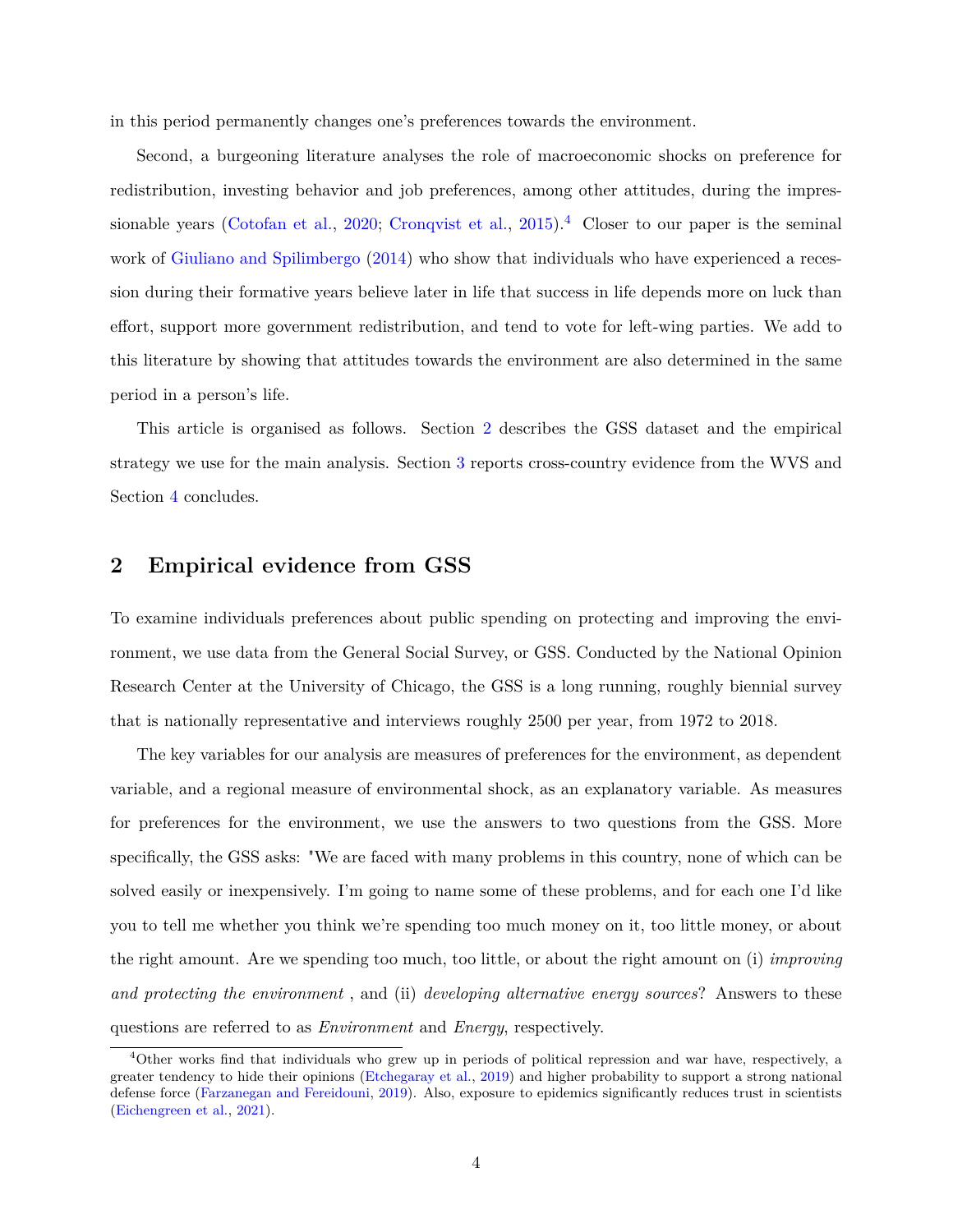*Environment* is available from 1973 up to 2018, while *Energy* is available from 2010 to 2018. The motivation in using these variables is that if an individual experience a climatic shocks when young, this may translate into more pro-environmental attitudes and preferences, leading to greater support for higher spending on the environment and in developing alternative energy sources.

One concern when interpreting these questions on environment policy is whether they are an accurate measure of underlying preferences. If self-reported preferences for the environment reflect underlying preferences, then they should correspond to actual political behavior. We examine the validity of self-reported measures by looking at two different measures of political behavior corresponding to the following questions: *voting democrat* (whether the respondent voted for a Democratic presidential candidate in the most recent election) and democrat *party identification*. [5](#page-5-0)

As a measure of environmental shock we use data from the Disaster Declarations Summary by Federal Emergency Management Agency (FEMA).<sup>[6](#page-5-1)</sup> It comprises yearly county-level information on disasters that occurred in the U.S. from 1953 onwards. Throughout most of the century, the U.S. experienced approximately 500 county-level disaster events in each year. Since the early 1990s, there has been a clear acceleration in disaster counts, reaching around 1,500 county-level events per year by the 2000s. Natural disasters include drought, flood, hurricane, tornado, and severe rain and snowstorm, which account more than  $95\%$  of the all events in the dataset.<sup>[7](#page-5-2)</sup> We then aggregate yearly disasters at the US census division level to match the GSS.<sup>[8](#page-5-3)</sup>

An interesting aspect of the GSS dataset is that it contains information on census division in which the respondent was living when she was 16 years old. We use this information to match individuals with the environmental shock in the region where the person was living during her

<span id="page-5-0"></span><sup>&</sup>lt;sup>5</sup>The original question reads "Generally speaking, do you usually think of yourself as a Republican, Democrat, Independent, or what?" The answer could take a value from 6 to 0: strong Democrat (6), not very strong Democrat (5), Independent, close to Democrat (4), Independent (3), Independent, close to Republican (2), not very Strong Republican (1), strong Republican (0). We code as 1 if respondent answers 4,5 or 6. We dropped from the analysis people who answered "Other party, refused to say" or "Don't know."

<span id="page-5-1"></span><sup>6</sup>The FEMA Disaster Declarations Summary lists all official FEMA Disaster Declarations, beginning with the first disaster declaration in 1953 and features disasters according to three declaration categories: major disaster, emergency, and fire management assistance.

<span id="page-5-2"></span><sup>7</sup>Our classification of natural disasters follows closely the definition by the International Disasters Database (EM-DAT) which we use in our cross-country analysis below. See section [3](#page-14-0) for more information.

<span id="page-5-3"></span><sup>8</sup>The nine US census divisions are: *New England* (Maine, Vermont, New Hampshire, Massachusetts, Connecticut, Rhode Island), *Middle Atlantic* (New York, New Jersey and Pennsylvania), *East North Central* (Wisconsin, Illinois, Indiana, Michigan and Ohio), *West North Central* (Minnesota, Iowa, Missouri, North Dakota, Nebraska, Kansas), *South Atlantic* (Delaware, Maryland, West Virginia, Virginia, North Carolina, South Carolina, Georgia, Florida, District of Columbia), *East South Central* (Kentucky, Tennessee, Alabama, Mississippi), *West South Central* (Arkansas, Oklahoma, Louisiana, Texas), *Mountain* (Montana, Idaho, Wyoming, Nevada, Utah, Colorado, Arizona, New Mexico) and *Pacific* (Washington, Oregon, California, Alaska, Hawaii).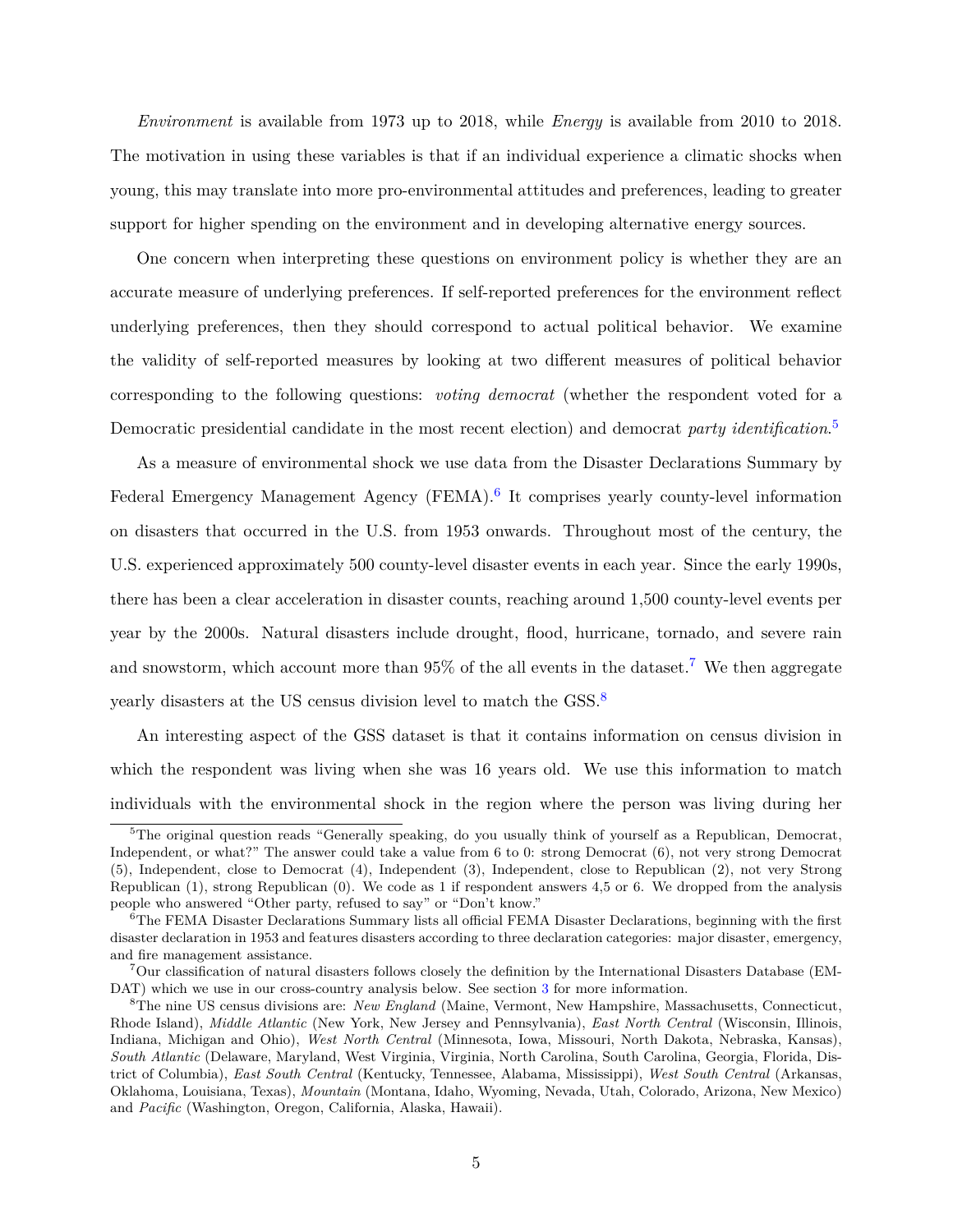youth. This information allows to examine the role of being exposed to a natural disaster in shaping individual attitudes towards the environment, especially during the critical years of adolescence and early adulthood in which the majority of beliefs under consideration are formed.

Appendix Table [A.1](#page-22-0) shows summary statistics for our sample. Approximately 60% of the individuals think that the government is spending too little in improving and protecting the environment or in developing alternative energy sources. Almost 36% of the sample have had an experience of natural disaster when between 18-25 years old, with middle Atlantic as the region with the low level  $(26\%)$  while west south central with the highest percentage  $(43.5\%)$ . Appendix Figure [A.1](#page-22-1) in the Appendix shows the time trend of natural disasters by region. The environmental experiences of individuals living in different regions during their impressionable years varied greatly. Regarding demographics, more than 50% of the sample is married, with a mean age of 46; 55% are women and 13% are blacks. Around 3% of the individuals interviewed are unemployed and, overall, they have nearly 13 years of education.

**Empirical Strategy.** Our baseline specification models the response outcome *Yirt* of one of the questions described above by individual i interviewed at time *t* in region *r* as the following function:

$$
Y_{irt} = \alpha_0 + \alpha_1 N D_{r_{16}, t_{imp,y}} + \alpha_2 X_{irt} + \theta_a + \omega_t + \delta_r + \gamma_{r_{16}} + \gamma_{r_{16}} * age + \lambda_{ci} + \varepsilon_{irt} \tag{1}
$$

where  $ND_{r_{16},t_{imp,y}}$  is the explanatory variable which captures an environmental shocks. More specifically, it is a dummy variable indicating whether the individual experienced a natural disaster during the impressionable years in her region of residence at 16 years, which we use as a reference region for the whole  $18-25$  range.<sup>[9](#page-6-0)</sup>  $X_{irt}$  is a vector of individual characteristics such as gender, years of education completed, marital status (equal to 1 if married), labour market status (equal to 1 if unemployed), race (equal to 1 if back) and family income (in constant  $\mathcal{F}$ ). <sup>[10](#page-6-1)</sup> In some specifications, we also control for both the level of education of the father and family income at 16 years, the religion in which the person was raised, and the religion at time of interview.

All regressions include age  $(\theta_a)$  and year dummies  $(\omega_t)$  to control for age-specific trends at time *t*, as well as cohort effects<sup>[11](#page-6-2)</sup>  $\lambda_{ci}$  and interactions of region-at-16 dummies with linear age trends

<span id="page-6-0"></span><sup>&</sup>lt;sup>9</sup>In Table [2](#page-10-0) we also look at different age samples to be able to validate the impressionable years theory.

<span id="page-6-1"></span><sup>10</sup>We obtain similar results controlling for family income deciles instead.

<span id="page-6-2"></span> $11$ In a single cross-section, age, year, and cohort dummies are perfectly collinear and cannot be included all together.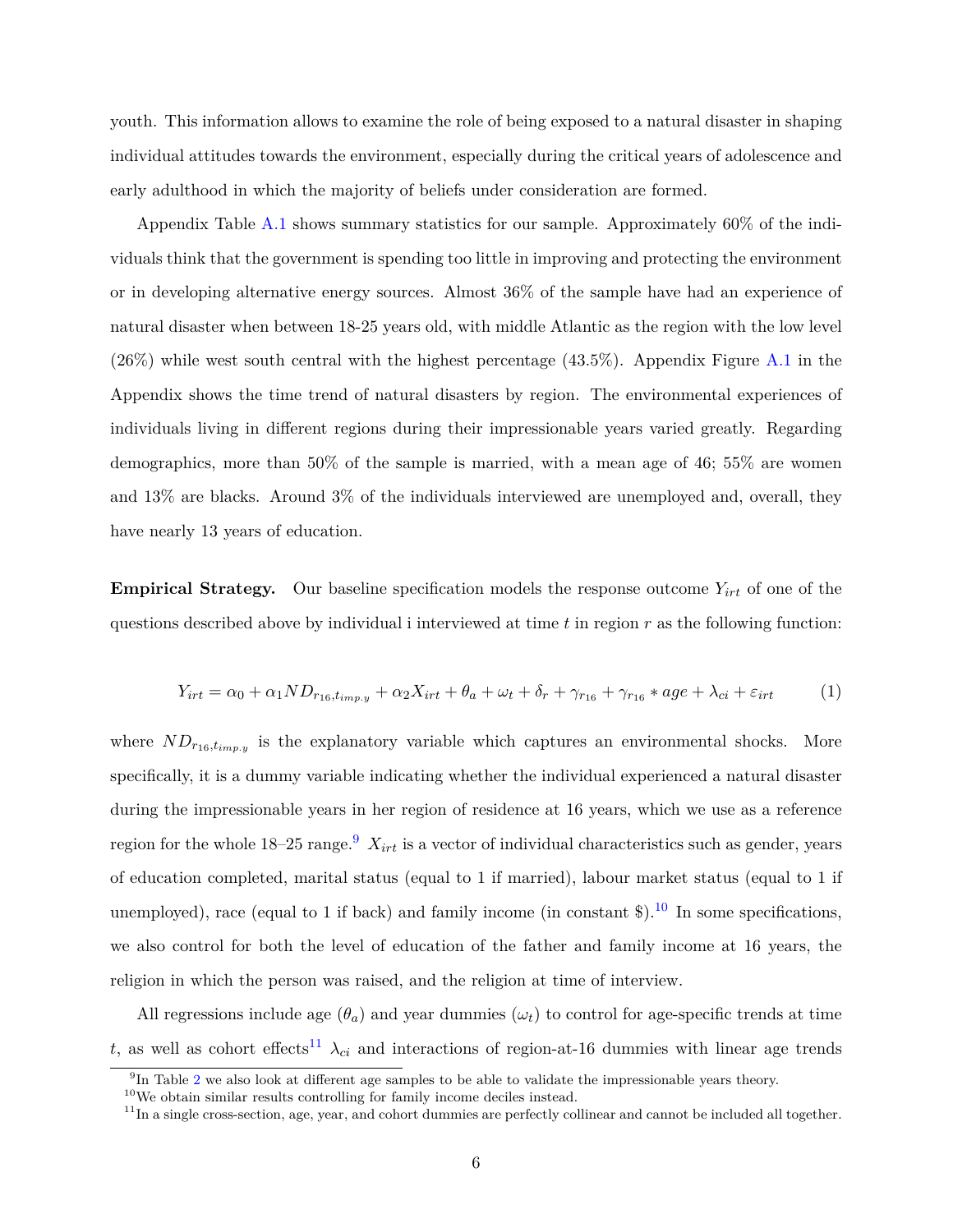$(\gamma_{r_{16}} * age)$  to help rule out the possibility that results are driven by region-specific cohort effects. We also include regional dummies for both the region where the individual interviewed was living at the time of the survey  $(\delta_r)$  and the region where the person was at 16  $(\gamma_{r_16})$  as a way to account for for regional ideology, both at birth and later on, and anything specific to a certain region of origin or residence that could be driving differences in beliefs. All models are estimated by OLS with standard errors corrected using the "wild bootstrap" procedure suggested by [\(Roodman et al.,](#page-20-4) [2019\)](#page-20-4).[12](#page-7-0) In sum, our regressions closely follow the two most demanding specifications in [Giuliano](#page-19-5) [and Spilimbergo](#page-19-5) [\(2013\)](#page-19-5).

**Main estimates.** We begin by showing out main estimates on the effect of natural shocks on environmental attitudes according to the 18-25 age sample. We coded the dependent variables so that a positive coefficient means a more pro-environment attitude.<sup>[13](#page-7-1)</sup> Columns 1 and 2 of Table [1](#page-9-0) report show a coefficient on the variable indicating whether the person experienced a natural disaster during her impressionable years that is both positive and significant at the 1%. To put the magnitude of this results into perspective, a natural disaster increases the likelihood of an individual having pro-environment attitude as much as roughly four extra years of education.

The coefficients on the other variables are consistent with the previous literature. In general, being married has a negative correlation with pro-environmental attitudes as the size of the household has been found to have negative association with pro-environmental behaviors [\(Clark et al.,](#page-18-5) [2003;](#page-18-5) [Longhi,](#page-20-5) [2013\)](#page-20-5). Women exhibit higher pro environmental behavior than men [\(Lynn and Longhi,](#page-20-6) [2011;](#page-20-6) [Hunter et al.,](#page-19-6) [2004\)](#page-19-6). This is in line with results on gender differences in moral values, as women exhibit altruistic behavior more often [\(Zelezny et al.,](#page-21-6) [2000;](#page-21-6) [Andreoni and Vesterlund,](#page-18-6) [2001\)](#page-18-6). Schooling increases pro environmental attitudes as more educated people are likely more aware and more concerned with social welfare [\(Meyer,](#page-20-7) [2015;](#page-20-7) [Torgler and Garcia-Valiñas,](#page-21-7) [2007\)](#page-21-7). Finally, being unemployed has a positive coefficient which could be related to the fact that it represents a drop in individual income and an increase in free time [\(Meyer,](#page-20-8) [2016;](#page-20-8) [Binder and Blankenberg,](#page-18-7) [2017\)](#page-18-7).

In a repeated cross section, few cohorts could not be captured by the age and year dummies. In our specification, we add as many cohort dummies as possible up to the point that age, time, and cohort dummies are not perfectly collinear.

<span id="page-7-0"></span><sup>12</sup>This is due to the small number of clusters given by region at 16. We use the *boottest* stata command, with null imposed and alternative weights at 999 and 9999 number of replications.

<span id="page-7-1"></span><sup>&</sup>lt;sup>13</sup>More formally,  $Y_{irt} = 1$  if we are spending too little on improving and protecting the environment (or on developing alternative energy sources), and  $Y_{irt} = 0$  if too much or about the right amount.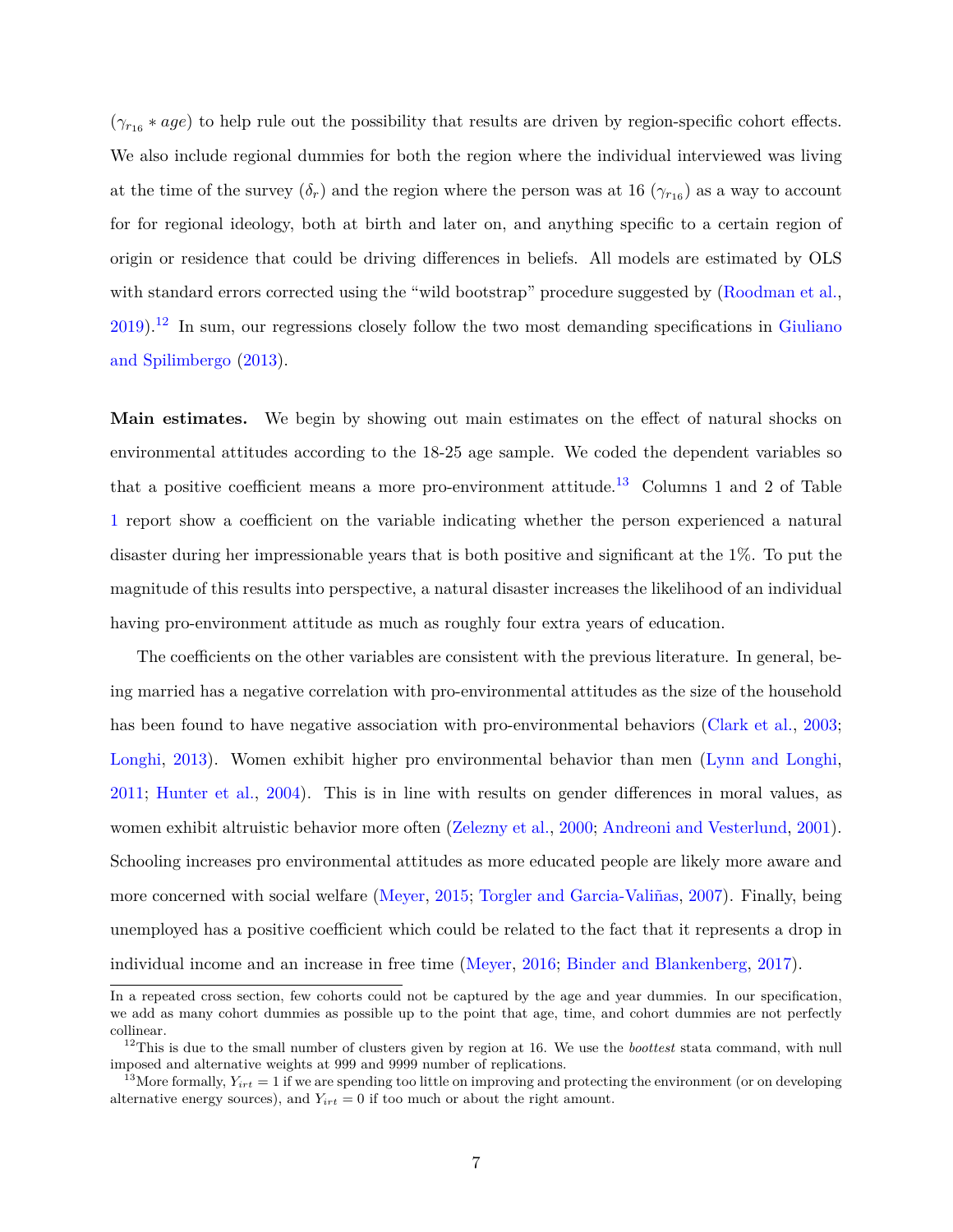In columns 3 and 4, we report the results for spending on developing alternative energy sources. The coefficients are again positive and precisely estimated, with point estimates that are 50% higher but still equivalent to the magnitude of an increase of four years of education. As before, being married and education have negative and positive coefficients, respectively, while estimates associated with gender and race become smaller and largely insignificant.

**Restricting the sample to non-movers.** So far we have used the region of residence at 16 years to determine the region of residence for the whole "impressionable years" period. One problem with assuming that is that people could have moved during that period, potentially introducing measurement error that could bias our results towards zero. We address this problem by running our regressions on a subsample of *non-movers* - individuals who lived, at the time of interview, in the same region where they lived at 16 years. In Supplementary Table [A.2](#page-23-0) of the Appendix, we repeat the specifications of Table [1,](#page-9-0) restricting the sample to non-movers. The results for spending to protect the environment are very similar in terms of magnitude when compared to the results from the whole sample, but they are slightly less precisely estimated. Estimates for spending on alternative energy sources are still positive, but smaller and not significant.

**The "impressionable years" versus other age ranges.** So far we have focused our analysis on the role of the impressionable years in the formation of beliefs and attitudes towards the environment [\(Mannheim,](#page-20-9) [1952;](#page-20-9) [Krosnick and Alwin,](#page-20-0) [1989\)](#page-20-0). Here we change our perspective to test whether individuals constantly alter their attitudes in response to changing life circumstances by looking at the impact of environmental shocks during other age ranges.

In Table [2](#page-10-0) we repeat our baseline specification (Table [1\)](#page-9-0) focusing on other four different age intervals (2–9, 10-17, 26–33, 34–41 and 42–49). We report only coefficients associated with whether the individual experienced a natural disaster in that age sample. Overall, being exposed to a natural shock before the age of 17 years or after the age of 25 years has little or no impact on environmental attitudes. All but one coefficients are insignificant and small in magnitude. The formative period between the ages of 18 and 25 years is the age during which the majority of beliefs under consideration are formed.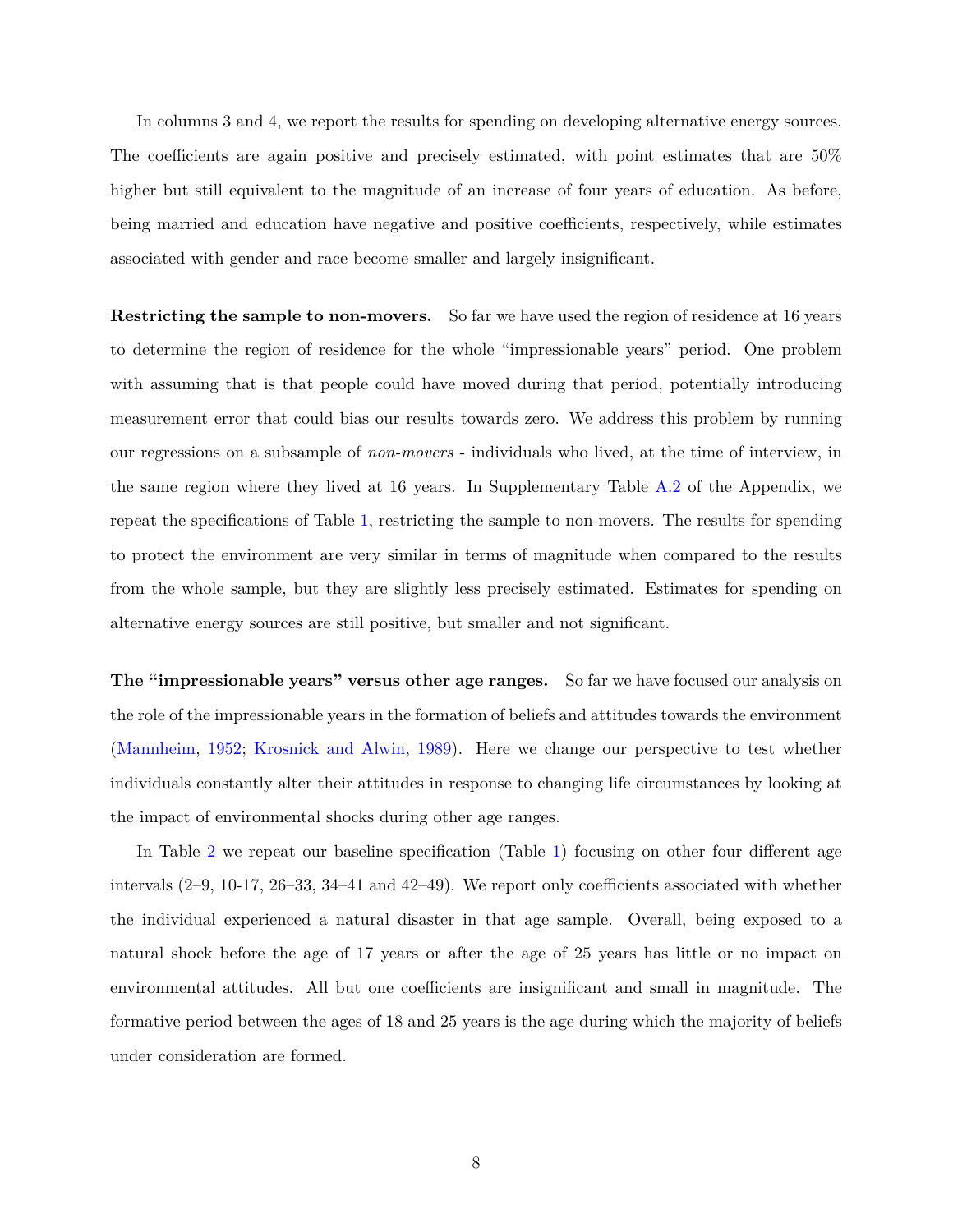<span id="page-9-0"></span>

| Dep. var.                        |                        | Environment |                        | Energy     |  |  |
|----------------------------------|------------------------|-------------|------------------------|------------|--|--|
|                                  | (1)                    | (2)         | (3)                    | (4)        |  |  |
| Natural disaster                 | $0.037***$             | $0.036***$  | $0.056**$              | $0.059***$ |  |  |
|                                  | (0.011)                | (0.011)     | (0.020)                | (0.017)    |  |  |
| Married                          | $-0.049***$            | $-0.049***$ | $-0.042**$             | $-0.044*$  |  |  |
|                                  | (0.007)                | (0.008)     | (0.015)                | (0.022)    |  |  |
| Black                            | $0.060***$             | $0.090***$  | $-0.046**$             | $-0.035$   |  |  |
|                                  | (0.013)                | (0.019)     | (0.018)                | (0.020)    |  |  |
| Unemployment                     | 0.015                  | 0.025       | $-0.003$               | $-0.007$   |  |  |
|                                  | (0.012)                | (0.014)     | (0.016)                | (0.019)    |  |  |
| Years of education               | $0.010***$             | $0.008***$  | $0.019***$             | $0.013***$ |  |  |
|                                  | (0.001)                | (0.001)     | (0.002)                | (0.002)    |  |  |
| Female                           | $0.016**$              | $0.024**$   | $-0.025*$              | $-0.014$   |  |  |
|                                  | (0.007)                | (0.010)     | (0.012)                | (0.016)    |  |  |
| Income                           | $-0.002$               | $-0.002$    | 0.005                  | 0.001      |  |  |
|                                  | (0.005)                | (0.008)     | (0.007)                | (0.011)    |  |  |
| Father's education               |                        | 0.001       |                        | 0.003      |  |  |
|                                  |                        | (0.001)     |                        | (0.003)    |  |  |
| Constant                         | $0.404***$             | 0.263       | $0.381**$              | 0.555      |  |  |
|                                  | (0.118)                | (0.144)     | (0.140)                | (0.856)    |  |  |
| Wild cluster bootstrap p-values  |                        |             |                        |            |  |  |
| Rademacher (999)                 | 0.0012                 | 0.0010      | 0.0120                 | 0.0120     |  |  |
| Rademacher (9999)                | 0.0004                 | 0.0059      | 0.0117                 | 0.0118     |  |  |
| Webb (999)                       | 0.0030                 | 0.0060      | 0.0070                 | 0.0070     |  |  |
| Wbbe (9999)                      | 0.0033                 | 0.0042      | 0.0089                 | 0.0100     |  |  |
| Age FE                           | yes                    | yes         | yes                    | yes        |  |  |
| Year FE                          | yes                    | yes         | yes                    | yes        |  |  |
| Region of interview FE           | yes                    | yes         | yes                    | yes        |  |  |
| Region at 16 FE                  | yes                    | yes         | yes                    | yes        |  |  |
| (Region at $16$ <sup>*</sup> age | yes                    | yes         | yes                    | yes        |  |  |
| Cohort FE                        | yes                    | yes         | yes                    | yes        |  |  |
| Religion FE                      | no                     | yes         | $\mathbf{no}$          | yes        |  |  |
| Religion at 16 FE                | no                     | yes         | no                     | yes        |  |  |
| Income at 16 FE                  | $\mathop{\mathrm{no}}$ | yes         | $\mathop{\mathrm{no}}$ | yes        |  |  |
| $\mathbf{R}^2$                   | 0.078                  | 0.092       | 0.047                  | 0.059      |  |  |
| Obs.                             | 32080                  | 18206       | 10199                  | 5920       |  |  |

Table 1: GSS: baseline specification

Notes: P-values obtained with wild cluster bootstrap (with null imposed and alternative weights and number of replications). The p-values are estimated using the STATA package *boottest* developed by [Roodman et al.](#page-20-4) [\(2019\)](#page-20-4). Robust standard errors in parenthesis, clustered at region at 16. \* p<0.10, \*\* p<0.05, \*\*\*  $p<0.01$ .

**How do estimates vary across time?** Here we answer two separate questions regarding the role of environmental shocks in forming preferences. First, we split our sample across three separate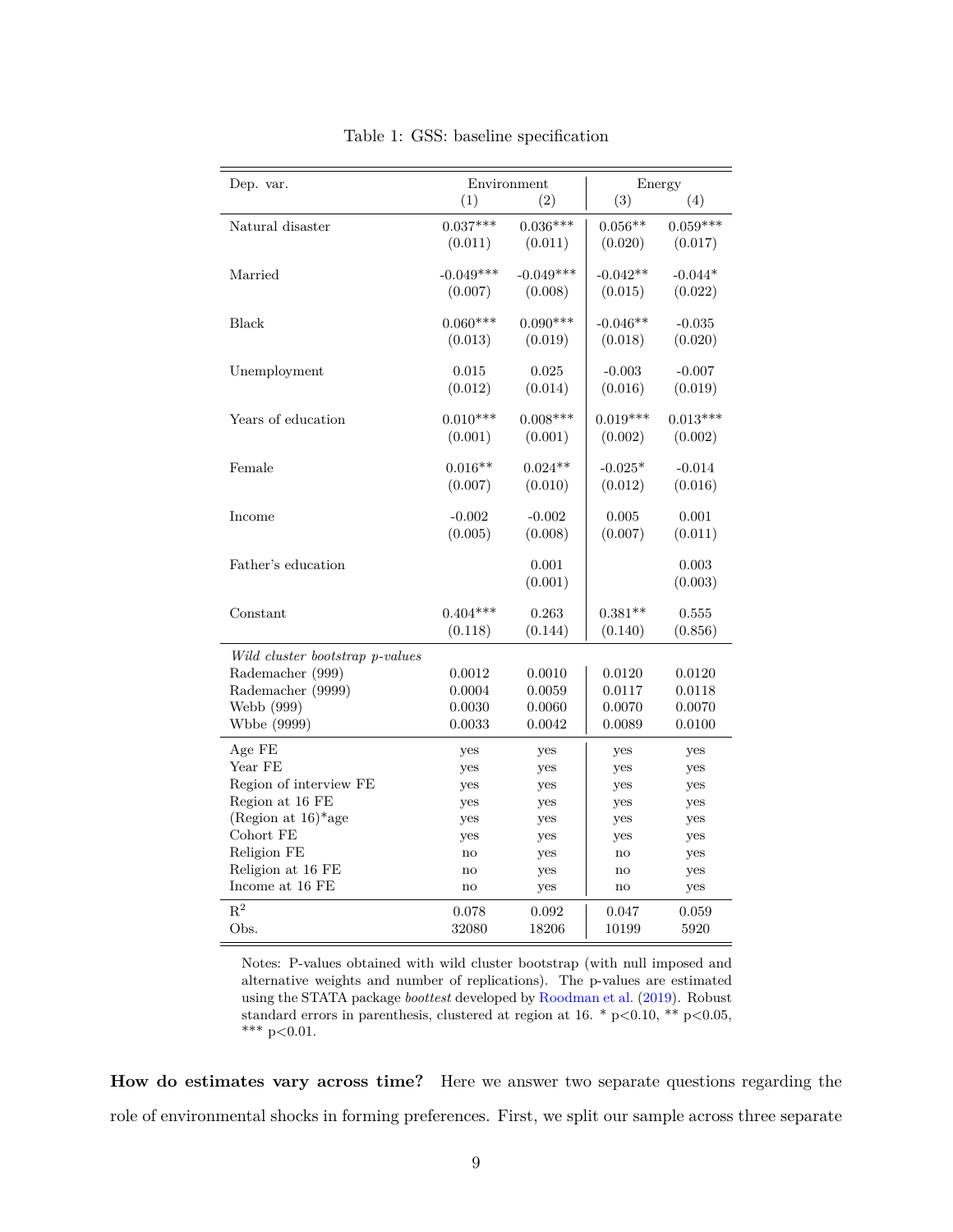<span id="page-10-0"></span>

| Dep. var.                         |              | Environment | Energy                 |          |
|-----------------------------------|--------------|-------------|------------------------|----------|
|                                   | (1)          | (2)         | (3)                    | (4)      |
| Panel A: 2-9 age sample           |              |             |                        |          |
| Natural disaster                  | $0.037*$     | 0.043       | $-0.022$               | 0.004    |
|                                   | (0.014)      | (0.026)     | (0.016)                | (0.045)  |
| Panel B: 10-17 age sample         |              |             |                        |          |
| Natural disaster                  | 0.007        | 0.029       | $-0.010$               | $-0.006$ |
|                                   | (0.014)      | (0.026)     | (0.030)                | (0.046)  |
| Panel C: 26-33 age sample         |              |             |                        |          |
| Natural disaster                  | 0.007        | $-0.004$    | 0.000                  | 0.002    |
|                                   | (0.016)      | (0.016)     | (0.029)                | (0.037)  |
| Panel D: 34-41 age sample         |              |             |                        |          |
| Natural disaster                  | 0.007        | 0.012       | $-0.004$               | 0.003    |
|                                   | (0.012)      | (0.021)     | (0.021)                | (0.023)  |
| Panel E: $42-49$ age sample       |              |             |                        |          |
| Natural disaster                  | $-0.001$     | $-0.017$    | 0.014                  | 0.003    |
|                                   | (0.018)      |             | $(0.011)$ $(0.021)$    | (0.024)  |
|                                   |              |             |                        |          |
| Age FE                            | yes          | yes         | yes                    | yes      |
| Year FE                           | yes          | yes         | yes                    | yes      |
| Region of interview FE            | yes          | yes         | yes                    | yes      |
| Region at 16 FE                   | yes          | yes         | yes                    | yes      |
| (Region at $16$ <sup>*</sup> age) | yes          | yes         | yes                    | yes      |
| Cohort FE                         | yes          | yes         | yes                    | yes      |
| Religion FE                       | $\mathbf{n}$ | yes         | $\mathbf{n}\mathbf{o}$ | yes      |
| Religion at 16 FE                 | no           | yes         | no                     | yes      |
| Income at 16 FE                   | $\mathbf{n}$ | yes         | no                     | yes      |
| Obs.                              | 32080        | 18206       | 10199                  | 5920     |

Table 2: GSS: other age samples

Notes: robust standard errors in parenthesis, clustered at region at 16. \* p<0.10, \*\* p<0.05, \*\*\* p<0.01.

time periods: 1973-1989, 1990-2009, 2010-2021; and rerun our analysis with our two main dependent variables as reported in Table [3.](#page-11-0) The estimates in Panels A and B show that the impact of natural shocks on *Environment* is positive across all time periods, but significant only in 1973-1989 and 2010-2021, while data on *Energy* is only available from 2010 onwards.

Panels C and D addresses the concern of whether these questions on environment policy are an accurate measure of underlying preferences. If self-reported preferences for the environment reflect underlying preferences, then they should correspond to actual political behavior. We examine the validity of self-reported measures by looking at two different measures of political behavior corresponding to the following questions: *voting democrat* (whether the respondent voted for a Democratic presidential candidate in the most recent election) and democrat *party identification*. [14](#page-10-1)

<span id="page-10-1"></span><sup>14</sup>We define *voting democrat* equal to 1 if the last president voted was democratic and equal to 0 if was republican.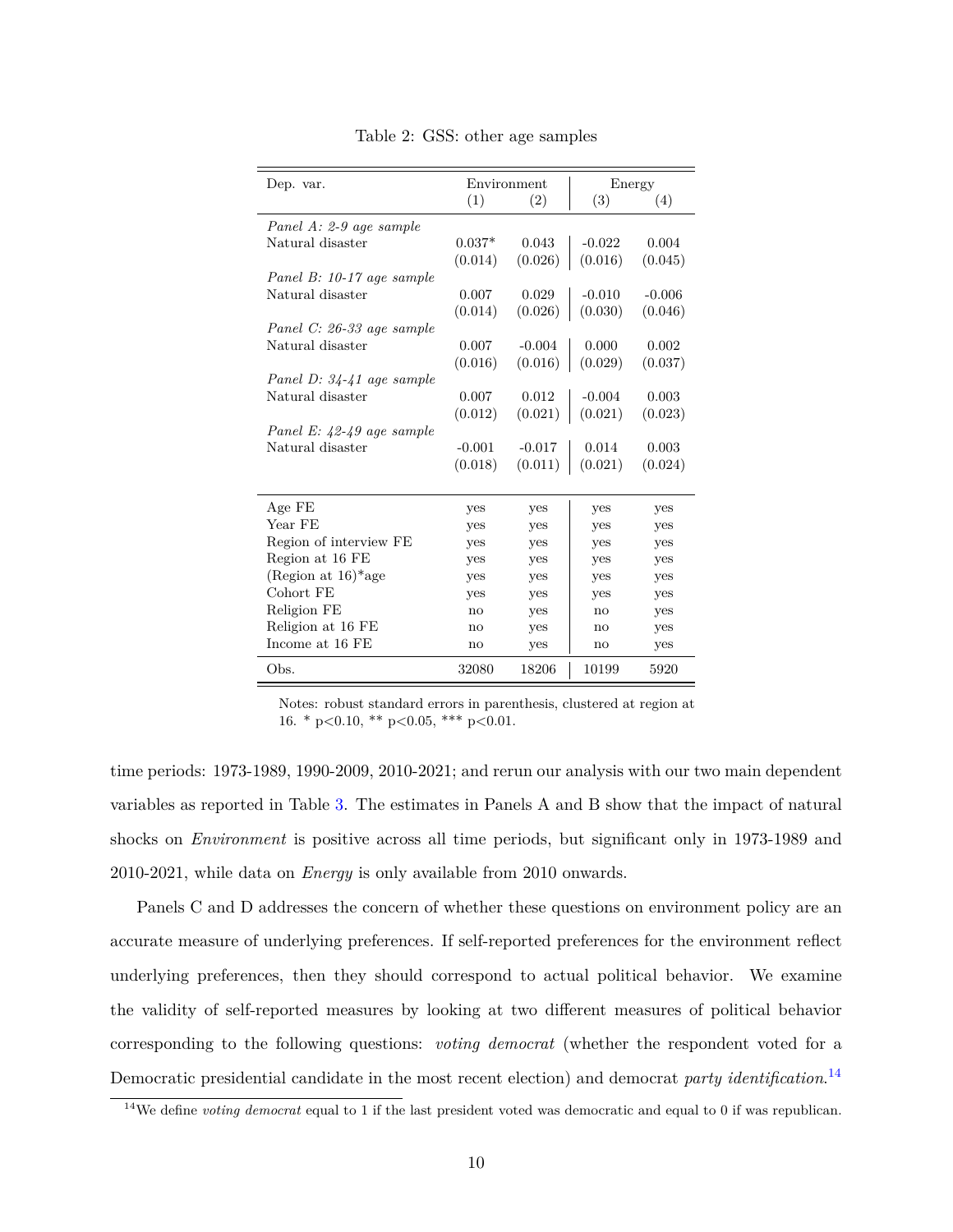<span id="page-11-0"></span>

| Period                           | 1973-1989 |          | 1990-2009 |           | 2010-2021  |            |
|----------------------------------|-----------|----------|-----------|-----------|------------|------------|
|                                  | (1)       | (2)      | (3)       | (4)       | (5)        | (6)        |
| Panel A: Environment             |           |          |           |           |            |            |
| Natural disaster                 | $0.071**$ | $0.074*$ | 0.004     | 0.050     | $0.066**$  | $0.078*$   |
|                                  | (0.025)   | (0.049)  | (0.025)   | (0.033)   | (0.029)    | (0.038)    |
|                                  |           |          |           |           |            |            |
| $\mathbf{R}^2$                   | 0.102     | 0.070    | 0.077     | 0.107     | 0.119      | 0.126      |
| Obs.                             | 15620     | 5673     | 5185      | 10706     | 2579       | 3020       |
|                                  |           |          |           |           |            |            |
| Panel B: Energy                  |           |          |           |           |            |            |
| Natural disaster                 |           |          |           |           | $0.056**$  | $0.059***$ |
|                                  |           |          |           |           | (0.020)    | (0.017)    |
| $R^2$                            |           |          |           |           | 0.059      | 0.047      |
| Obs.                             |           |          |           |           | 5920       | 10199      |
|                                  |           |          |           |           |            |            |
| Panel C: Voting democrat         |           |          |           |           |            |            |
| Natural disaster                 | 0.059     | 0.035    | $-0.021$  | $-0.062*$ | $0.098**$  | $0.073*$   |
|                                  | (0.034)   | (0.039)  | (0.032)   | (0.028)   | (0.031)    | (0.035)    |
|                                  |           |          |           |           |            |            |
| $R^2$                            | 0.153     | 0.185    | 0.142     | 0.182     | 0.189      | 0.240      |
| Obs.                             | 10532     | 9867     | 10875     | 6039      | 5363       | 4289       |
|                                  |           |          |           |           |            |            |
| Panel D: Party identification    |           |          |           |           |            |            |
| Natural disaster                 | 0.022     | 0.021    | $-0.027$  | $-0.026$  | $0.074***$ | $0.047**$  |
|                                  | (0.055)   | (0.055)  | (0.037)   | (0.040)   | (0.017)    | (0.020)    |
| $R^2$                            | 0.108     | 0.154    | 0.110     | 0.168     | 0.149      | 0.203      |
| Obs.                             | 13687     | 12730    | 14482     | 7698      | 6340       | 5079       |
|                                  |           |          |           |           |            |            |
| Age FE                           | yes       | yes      | yes       | yes       | yes        |            |
| Year FE                          | yes       | yes      | yes       | yes       | yes        | yes<br>yes |
| Region of interview FE           | yes       | yes      | yes       | yes       | yes        | yes        |
| Region at 16 FE                  | yes       | yes      | yes       | yes       | yes        | yes        |
| (Region at $16$ <sup>*</sup> age | yes       | yes      | yes       | yes       | yes        | yes        |
| Cohort FE                        | yes       | yes      | yes       | yes       | yes        | yes        |
| Religion FE                      | no        | yes      | no        | yes       | no         | yes        |
| Religion at 16 FE                | no        | yes      | no        | yes       | no         | yes        |
| Income at $16$ $\rm FE$          | no        | yes      | no        | yes       | no         | yes        |

|  |  | Table 3: Main estimates split by decade |  |  |  |
|--|--|-----------------------------------------|--|--|--|
|--|--|-----------------------------------------|--|--|--|

Notes: robust standard errors, clustered at region at  $16. * p < 0.10, ** p < 0.05, ** p < 0.01$ .

Our results show natural shocks is positively associated with our political dependent variables in 1973-1989 and 2010-2021, but negative in 1990-2009. The estimates are only significant in the most recent period, perhaps due to the observation that environmental issues have become more central in the agenda of the Democratic party in the recent years.

The variable democrat *party identification* is equal to 1 if the individual is strong democratic or not strong democratic or independent but near democratic and it's equal to 0 if strong republican or not strong republican or independent but near republican, avoiding independent and other party affiliation.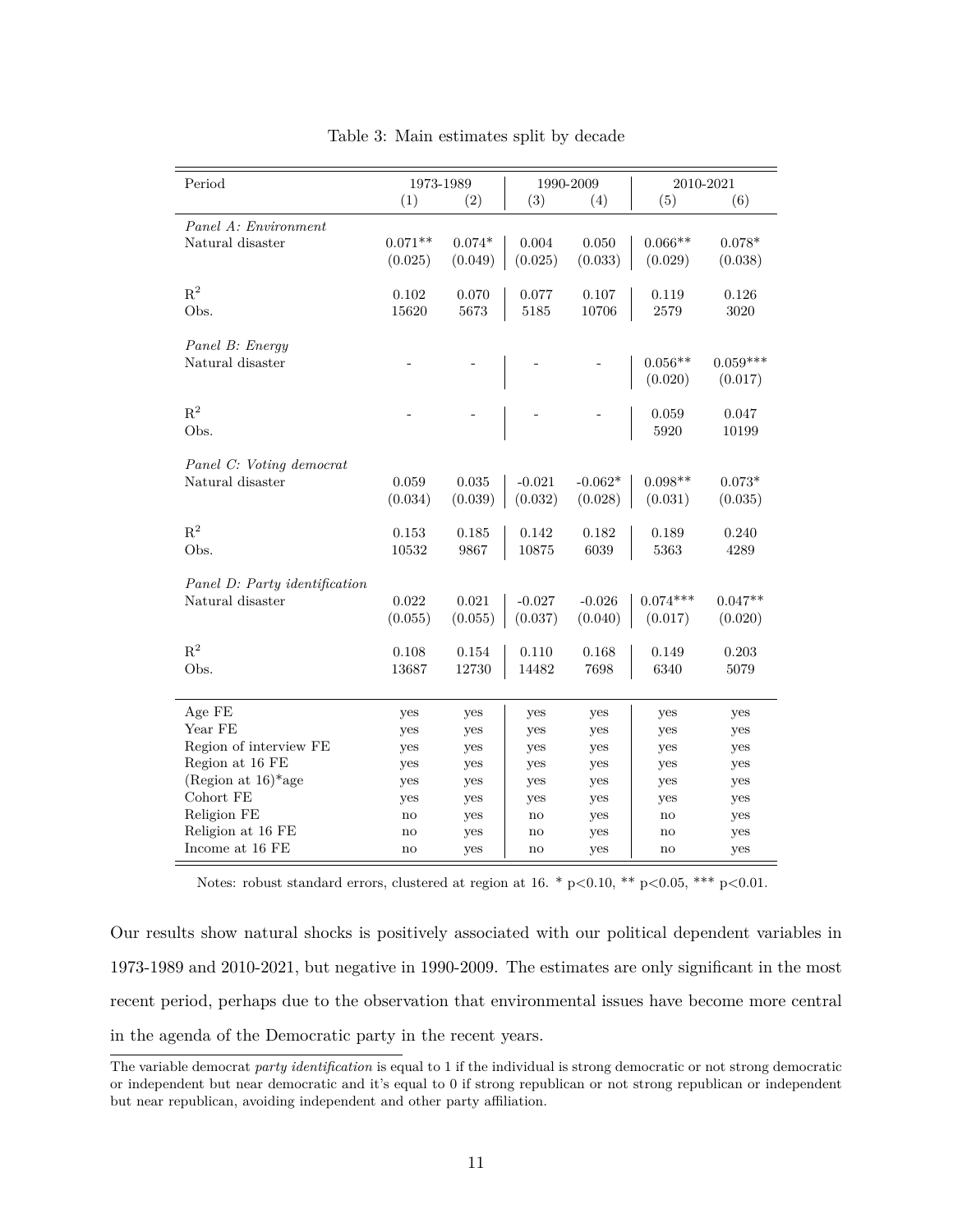**Falsification tests.** In order to further stress test our results, we replicate our main analysis using dependent variables that in principle should not be directly affected by natural disasters. In particular, we use the same three questions explored in [Giuliano and Spilimbergo](#page-19-1) [\(2014\)](#page-19-1) that capture preferences for redistribution. Question 1 asks "Some people think that the government in Washington should do everything to improve the standard of living of all poor Americans (they are at point 5 on this card). Other people think it is not the government's responsibility, and that each person should take care of himself (they are at point 1). Where are you placing yourself in this scale?" This is referred to as "help poor." Question 2 asks "We are faced with many problems in this country, none of which can be solved easily or inexpensively. I am going to name some of these problems, and for each one I would like you to tell me whether you think we are spending too much money on it, too little money or about the right amount." A list of items follows, including "assistance to the poor." We coded the variable so that a higher number indicates too little assistance to the poor. This is named "assistance poor." Question 3 asks "Some people say that people get ahead by their own hard work; others say that lucky breaks or help from other people are more important. Which do you think is most important?" The answer can take a value from 1 to 3: hard work is most important (1), hard work and luck are equally important (2), luck is most important (3). This is referred to as "work-luck." Experiencing a natural disaster has no significant impact on our measures for preferences for redistribution and political views. By contrast, other individual variables have a strong, expected impact on these types of beliefs.

**Heterogeneity analysis.** So far we have considered that all individuals respond in the same way to natural disasters during their impressionable years, irrespective of their socioeconomic conditions during early adulthood. In Table [A.3](#page-24-0) we allow for the possibility of heterogeneous effects by reestimating our baseline specification and splitting our sample between four dimensions, namely gender, education and income levels, and urban/rural.[15](#page-12-0)

Overall, we find that the effect of experiencing a natural disaster when young is quite general and persistent. Across our sub-samples, all but one estimate remain positive even though they are unsurprisingly less precisely estimated. Individuals with above median family income [\(Huddart-](#page-19-7)

<span id="page-12-0"></span> $15$ [Specifically we construct the variables such as: i\) higher educational individuals are those with more than 11 years](#page-19-7) [of education; ii\) high income families are those with real income in the third and fourth quartile of the distribution;](#page-19-7) [iii\) urbans are individuals living in big cities up to 250000 hab. when 16 years old.](#page-19-7)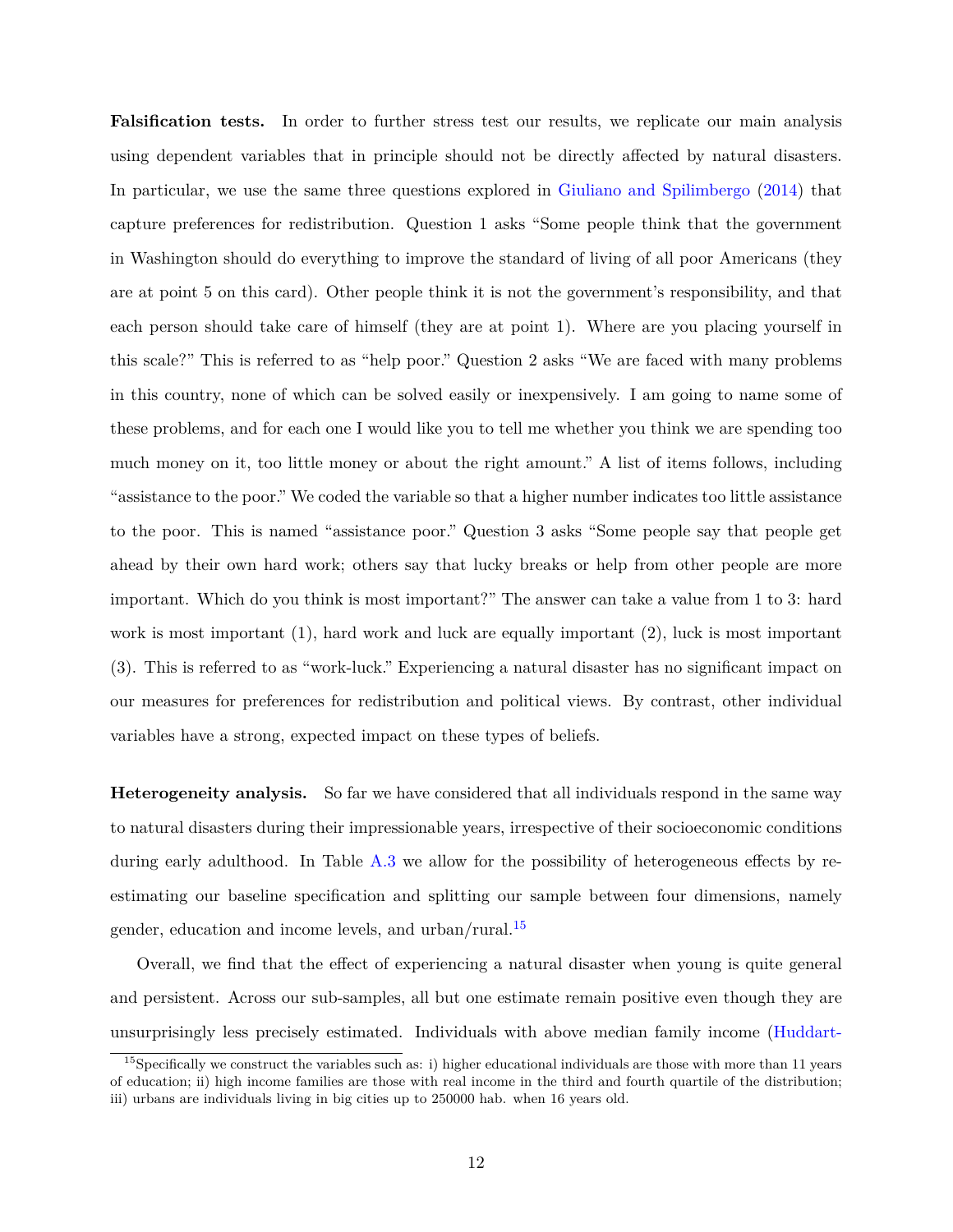| Dep. var.                         |               | Help poor   |             | Assistance poor |             | Work-luck   |  |
|-----------------------------------|---------------|-------------|-------------|-----------------|-------------|-------------|--|
|                                   | (1)           | (2)         | (3)         | (4)             | (5)         | (6)         |  |
| Natural disaster                  | $-0.075$      | $-0.061$    | $-0.053$    | $-0.042$        | 0.010       | 0.010       |  |
|                                   | (0.046)       | (0.043)     | (0.035)     | (0.028)         | (0.039)     | (0.040)     |  |
| Married                           | $-0.034*$     | $-0.048***$ | $-0.040**$  | $-0.056***$     | $-0.043***$ | $-0.044***$ |  |
|                                   | (0.016)       | (0.014)     | (0.014)     | (0.014)         | (0.012)     | (0.012)     |  |
| Black                             | $0.575***$    | $0.583***$  | $0.467***$  | $0.476***$      | $0.091***$  | $0.102***$  |  |
|                                   | (0.043)       | (0.046)     | (0.031)     | (0.027)         | (0.011)     | (0.015)     |  |
| Female                            | $0.143***$    | $0.150***$  | $0.042***$  | $0.046***$      | $-0.067***$ | $-0.064***$ |  |
|                                   | (0.017)       | (0.017)     | (0.010)     | (0.010)         | (0.012)     | (0.012)     |  |
| Unemployment                      | $0.157***$    | $0.148***$  | $0.190***$  | $0.182***$      | $0.105***$  | $0.103***$  |  |
|                                   | (0.044)       | (0.042)     | (0.040)     | (0.039)         | (0.024)     | (0.024)     |  |
| Years of education                | $-0.024**$    | $-0.016*$   | 0.005       | 0.003           | $0.009***$  | $0.008**$   |  |
|                                   | (0.008)       | (0.008)     | (0.004)     | (0.004)         | (0.003)     | (0.003)     |  |
| Income                            | $-0.160***$   | $-0.164***$ | $-0.113***$ | $-0.123***$     | $-0.022***$ | $-0.025***$ |  |
|                                   | (0.011)       | (0.010)     | (0.007)     | (0.007)         | (0.006)     | (0.005)     |  |
| Father's education                |               | $-0.013***$ |             | $0.003**$       |             | 0.001       |  |
|                                   |               | (0.002)     |             | (0.001)         |             | (0.001)     |  |
| Constant                          | $5.354***$    | $5.231***$  | $3.095***$  | $3.021***$      | $1.526***$  | $1.456***$  |  |
|                                   | (0.276)       | (0.251)     | (0.346)     | (0.346)         | (0.276)     | (0.285)     |  |
| Age FE                            | yes           | yes         | yes         | yes             | yes         | yes         |  |
| Year FE                           | yes           | yes         | yes         | yes             | yes         | yes         |  |
| Region of interview FE            | yes           | yes         | yes         | yes             | yes         | yes         |  |
| Region at 16 FE                   | yes           | yes         | yes         | yes             | yes         | yes         |  |
| (Region at $16$ <sup>*</sup> age) | yes           | yes         | yes         | yes             | yes         | yes         |  |
| Cohort FE                         | yes           | yes         | yes         | yes             | yes         | yes         |  |
| Religion FE                       | no            | yes         | no          | yes             | no          | yes         |  |
| Religion at 16 FE                 | no            | yes         | no          | yes             | no          | yes         |  |
| Income at 16 FE                   | $\mathbf{no}$ | yes         | no          | yes             | no          | yes         |  |
| midrule $R^2$                     | 0.103         | 0.113       | 0.119       | 0.127           | 0.025       | 0.030       |  |
| Obs.                              | 15140         | 15140       | 18564       | 18564           | 19157       | 19157       |  |
|                                   |               |             |             |                 |             |             |  |

Table 4: GSS: falsification test

Notes: robust standard errors, clustered at region at 16. \*  $p<0.10$ , \*\*  $p<0.05$ , \*\*\*  $p<0.01$ .

[Kennedy et al.,](#page-19-7) [2009;](#page-19-7) [Gifford and Nilsson,](#page-19-8) [2014\)](#page-19-8) and 12 or more years of schooling [\(Meyer,](#page-20-7) [2015;](#page-20-7) [Torgler and Garcia-Valiñas,](#page-21-7) [2007\)](#page-21-7) become significantly more pro-environment when they experience a natural disaster in their formative years. Attitudes of women [\(Lynn and Longhi,](#page-20-6) [2011;](#page-20-6) [Zelezny](#page-21-6) [et al.,](#page-21-6) [2000;](#page-21-6) [Andreoni and Vesterlund,](#page-18-6) [2001\)](#page-18-6) and people in rural areas [\(Huddart-Kennedy et al.,](#page-19-7) [2009;](#page-19-7) [Gifford and Nilsson,](#page-19-8) [2014\)](#page-19-8) react significantly when the dependent variable is related to spend more to protect the environment, but this effect may reverse if we focus on spending to develop alternative energy sources.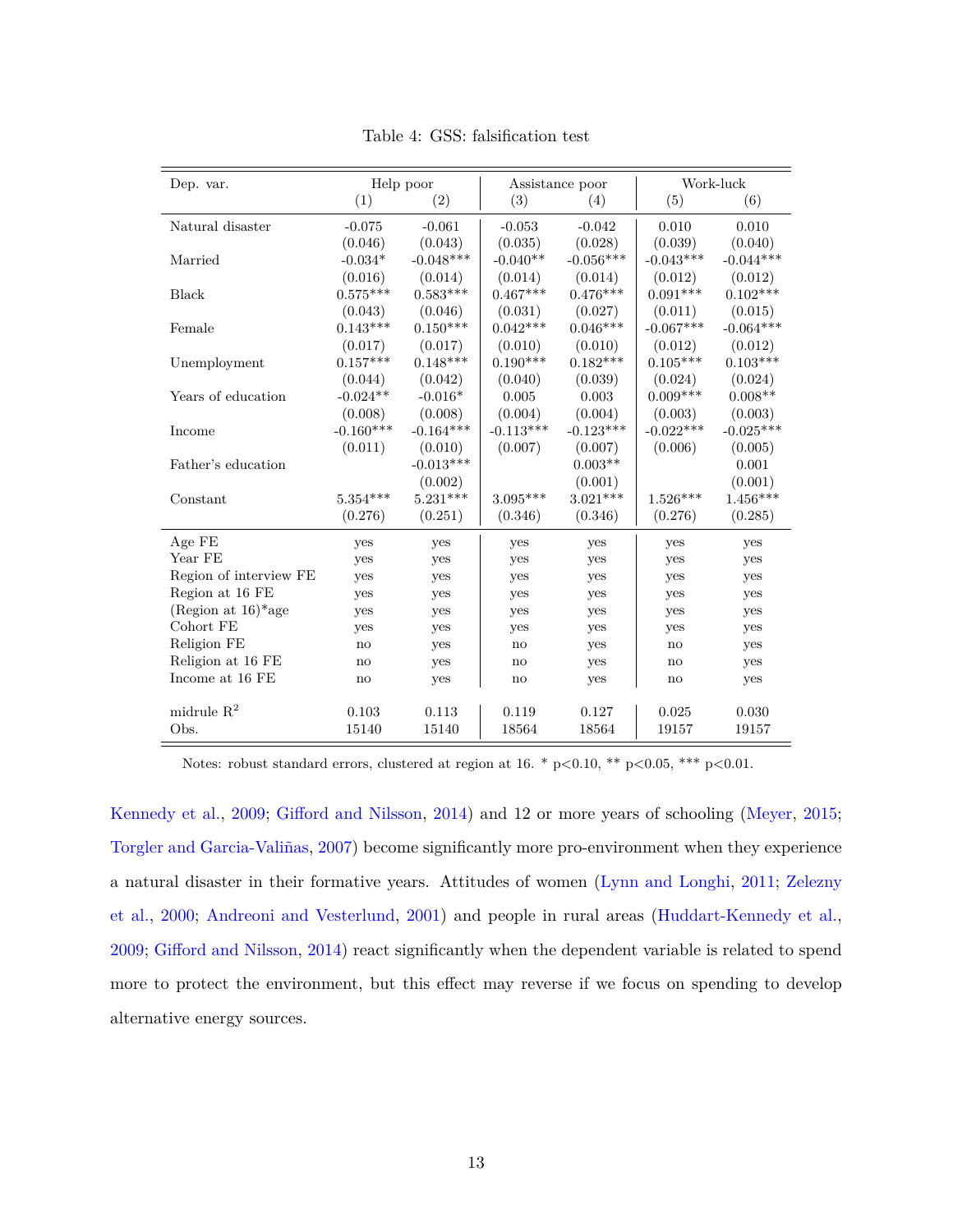#### <span id="page-14-0"></span>**3 Empirical evidence from WVS**

In this section we provide cross-country evidence regarding the role of natural disaster in explaining differences in pro environmental attitudes. The analysis relies on data from the WVS, a compilation of national, individual-level surveys on a wide variety of topics, including preferences for the environment, political behaviour, as well as standard demographic characteristics, such as gender, age, education, labour market status, and income. We use data from wave 3 to wave 7, ranging from years 1995–1997, 1999– 2004, 2005–2007, 2010-2014 and 2017-2021, which covers a total of 102 individual countries across all waves As a measure for preference for the environment, the WVS asks: "Here are two statements people sometimes make when discussing the environment and economic growth. Which of them comes closer to your own point of view? A) Protecting the environment should be given priority, even if it causes slower economic growth and some loss of jobs. B) Economic growth and creating jobs should be the top priority, even if the environment suffers to some extent." As our dependent variable, we define an indicator that equals 1 if the individual prioritizes the environment.

In the case of the cross-country analysis, data on natural disasters come from the International disaster database (EM-DAT) which contains essential core data on the occurrence and effects of over 22,000 mass disasters in the world from 1900 to the present day. This dataset is compiled from various sources - including UN agencies, non-governmental organisations, insurance companies, research institutes and press agencies - and has been extensively used in the public health and economics literatures [\(Kahn,](#page-20-10) [2005;](#page-20-10) [Eisensee and Strömberg,](#page-19-9) [2007\)](#page-19-9).<sup>[16](#page-14-1)</sup> For each disaster, EM-DAT provides information on where the disaster occurred, the type of disaster, the beginning and ending dates, and severity (i.e. number of people killed, injured, and rendered homeless, and estimated damages). We use all natural disasters according to the EM-DAT classification system and aggregate them at the country-year level to match the WVS.<sup>[17](#page-14-2)</sup>

In terms of individual controls, we follow closely the specification of the GSS and include in

<span id="page-14-1"></span> $16$ To be included, a natural disaster must fulfill at least one of the following criteria: i) 10 or more people reported killed, ii) 100 or more people reported affected or iii) declaration of a state of emergency and call for international assistance.

<span id="page-14-2"></span><sup>&</sup>lt;sup>17</sup>The EM-DAT classification can be found at https://www.emdat.be/classification. Natural disasters include geophysical, meteorological, hydrological, climatological events. Non-natural (or technological) disasters include transportation and industrial accidents, among other miscellaneous.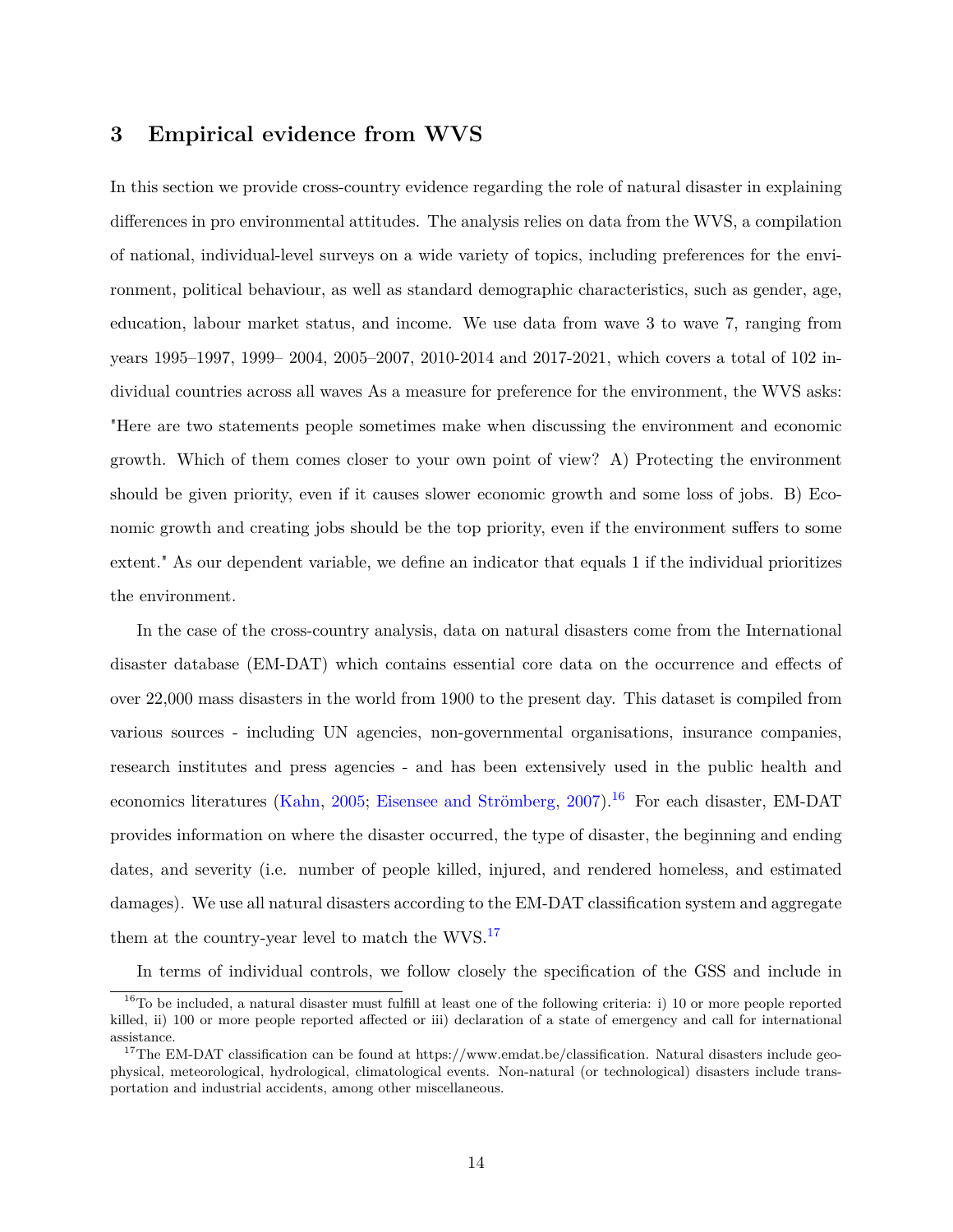our regressions gender, employment and marital status, education, income, and religious denomination.[18](#page-15-0) We do not include controls for family background (such as family income when young or parental level of education) or race as the WVS does not contain any information on these.

The baseline model is the following:

$$
Y_{ict} = \alpha_0 + \alpha_1 ND_{t_{imp,y}} + \alpha_2 X_{ict} + \theta_a + \delta_c + \omega_t + \delta_c * age + \varepsilon_{ict}
$$
\n
$$
\tag{2}
$$

where  $Y_{ict}$  equal to 1 if the individual *i* is pro-environment, at time *t* in country *c*. The variable  $ND_{t_{imp,y}}$  is the explanatory variable which identifies whether the individual experienced a natural disaster during the impressionable years. *Xict* is a vector of individual characteristics described above,  $\theta_a$ ,  $\omega_t$ ,  $\delta_c$  are age, wave and country FE and  $\delta_c * age$  capture country-specific age trends. We drop immigrants from the analysis. Standard errors clustered at the country level.

Results are reported in Table [5.](#page-16-0) In column (1) we consider all countries, while in column (2) and (3) we split the sample according to the 2000 World Bank country income classification with high and medium-high income countries in column (2) and medium-low and low income countries in column  $(3)$ .<sup>[19](#page-15-1)</sup> We find a positive and significant effect during the impressionable years only when considering high and middle high countries. For all other age ranges, all but one estimate are small in magnitude and insignificant. This is in line with other works who claim that people tend not to worry as much about future environmental issues when they have more immediate needs, like health care or jobs or scarcity of food, which are more salient in poor countries [\(Jacobsen,](#page-19-10) [2013\)](#page-19-10). In fact, a number of studies have studied the relationship between economic development and environmental policy. [Kahn and Kotchen](#page-20-11) [\(2010\)](#page-20-11) uses data from California to show that a reduction in public support for policies related to climate change is associated with an increase in the unemployment rate. Also, this relates to the Environmental Kuznets Curve hypothesis that points out that developing countries or emerging economies are more likely to prioritize economic growth over environmental protection [\(Chandler, Secrest, Logan, Schaeffer, Szklo, Schuler, Dadi, Kejun,](#page-18-8) [Yuezhong, Huaqing, Shukla, Tudela, Davidson, Mwakasonda, Spalding-Fecher, Winkler, Mukheibir,](#page-18-8) [and Alpan-Atamer,](#page-18-8) [Chandler et al.;](#page-18-8) [Dasgupta et al.,](#page-18-9) [2002;](#page-18-9) [Shum,](#page-21-8) [2012\)](#page-21-8) and this is partially based on the idea that developed countries call for more rigorous environmental regulations as they became

<span id="page-15-0"></span><sup>&</sup>lt;sup>18</sup>Education is coded as low, medium, and upper. Dummies for religion include Roman Catholic, Protestant, Muslim, Orthodox, and Other. The excluded group is given by non-religious individuals. We also include in all our specifications 10 income dummies.

<span id="page-15-1"></span><sup>19</sup>Countries' list in the Appendix.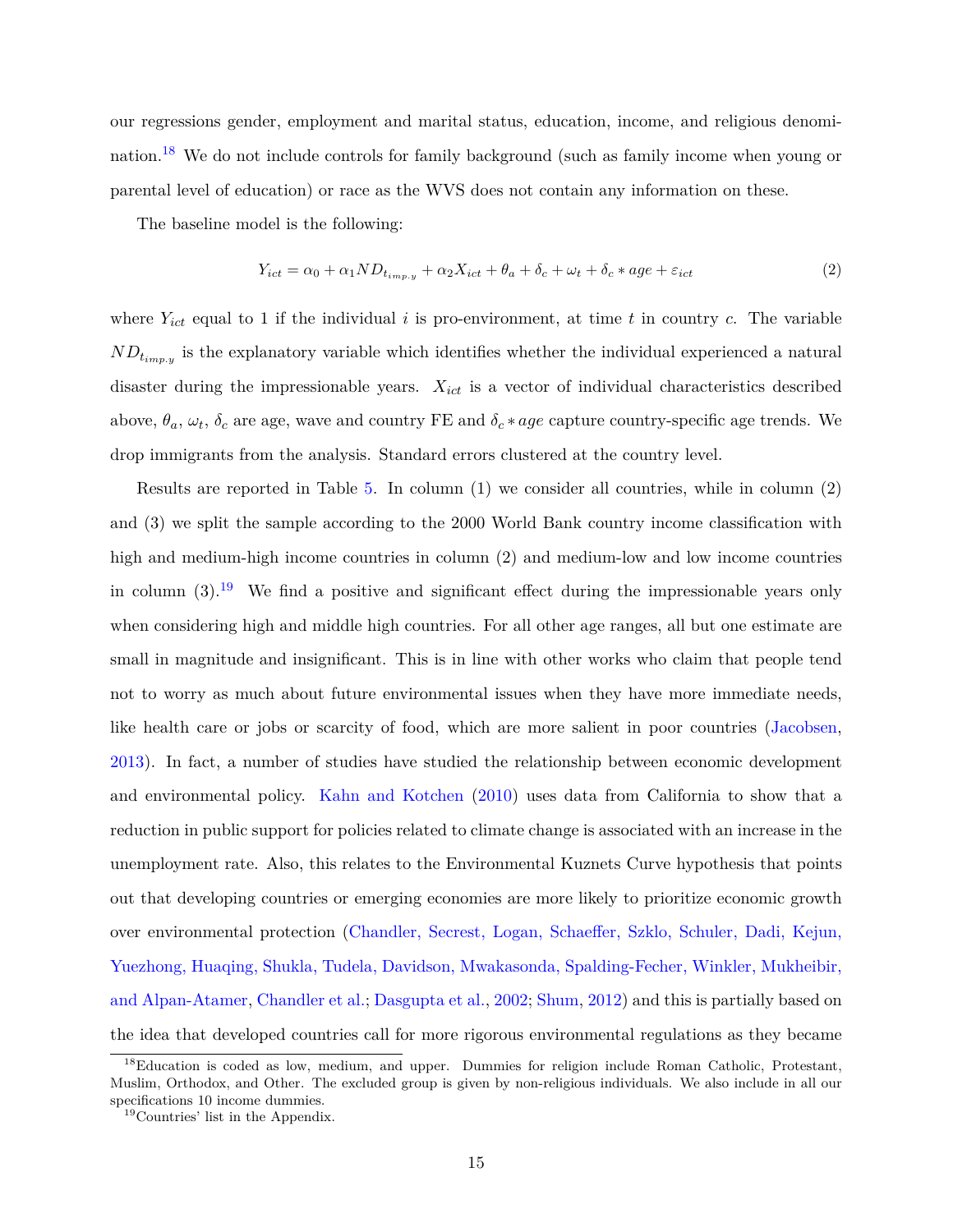<span id="page-16-0"></span>

|                                               | All       | $H-MH$    | $ML-L$    |
|-----------------------------------------------|-----------|-----------|-----------|
|                                               | countries | countries | countries |
|                                               | (1)       | (2)       | (3)       |
| Panel A: 18-25 age sample                     |           |           |           |
| Natural disaster                              | 0.004     | $0.011**$ | 0.001     |
|                                               | (0.004)   | (0.005)   | (0.005)   |
| $\mathbf{R}^2$                                | 0.066     | 0.057     | 0.078     |
| Obs.                                          | 127171    | 56730     | 69677     |
| Panel B: 2-9 age sample                       |           |           |           |
| Natural disaster                              | $-0.006$  | $-0.012*$ | 0.001     |
|                                               | (0.004)   | (0.006)   | (0.005)   |
| $\mathbf{R}^2$                                | 0.066     | 0.057     | 0.078     |
| Obs.                                          | 127182    | 56733     | 69685     |
| Panel C: 10-17 age sample                     |           |           |           |
| Natural disaster                              | $-0.001$  | 0.002     | $-0.000$  |
|                                               | (0.004)   | (0.007)   | (0.004)   |
| $R^2$                                         | 0.066     | 0.057     | 0.078     |
| Obs.                                          | 127174    | 56732     | 69678     |
| Panel C: 26-33 age sample                     |           |           |           |
| Natural disaster                              | 0.001     | $-0.006$  | 0.006     |
|                                               | (0.003)   | (0.005)   | (0.004)   |
| $R^2$                                         | 0.066     | 0.057     | 0.078     |
| Obs.                                          | 127168    | 56727     | 69677     |
|                                               |           |           |           |
| Panel D: 34-41 age sample<br>Natural disaster | $-0.001$  | $-0.006$  | 0.000     |
|                                               | (0.004)   | (0.005)   | (0.005)   |
| $R^2$                                         | 0.066     | 0.057     | 0.078     |
| Obs.                                          | 127171    | 56727     | 69680     |
|                                               |           |           |           |
| Panel E: 42-49 age sample                     |           |           |           |
| Natural disaster                              | 0.002     | $-0.005$  | 0.007     |
|                                               | (0.004)   | (0.006)   | (0.005)   |
| $R^2$                                         | 0.066     | 0.057     | 0.078     |
| Obs.                                          | 127179    | 56727     | 69688     |
| Religion FE                                   | yes       | yes       | yes       |
| Income FE                                     | yes       | yes       | yes       |
| Country*age FE                                | yes       | yes       | yes       |
| Country FE                                    | yes       | yes       | yes       |
| Year FE                                       | yes       | yes       | yes       |
| Age FE                                        | yes       | yes       | yes       |
| Cohort FE                                     | yes       | yes       | yes       |

Table 5: WVS

Notes: robust standard errors in parenthesis, clustered at country level. \* refer to the following cases: \* p<0.10, \*\* p<0.05, \*\*\* p<0.01. In column (2) high and middle high income countries while in column (3) middle low and low income countries. In the natural disaster variable we do not include: bacterial disease, chemical spill, famine, oil spill, other, parasitic disease, poisoning, radiation, road and viral disease.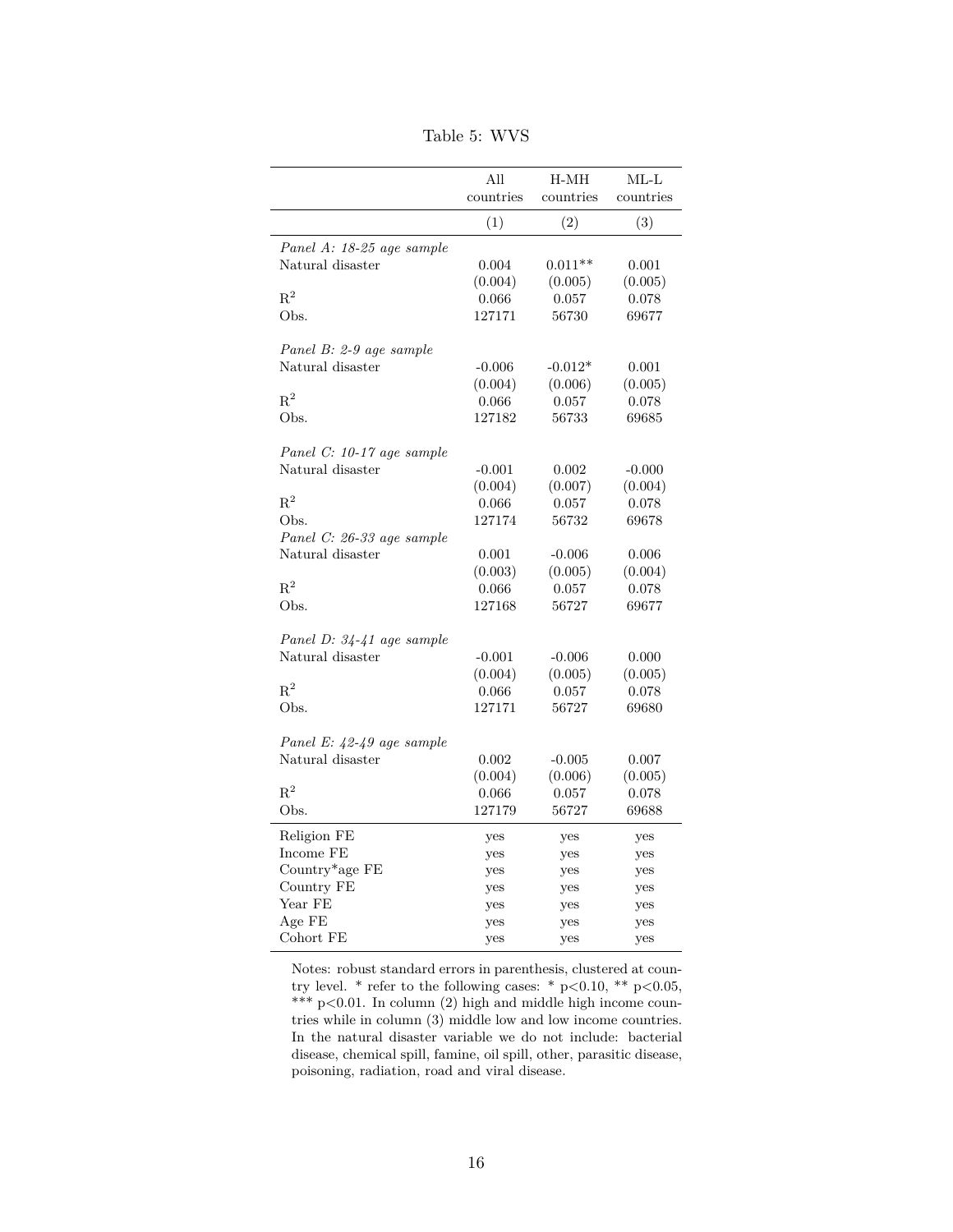richer [\(Grossman and Krueger,](#page-19-11) [1995\)](#page-19-11).

#### <span id="page-17-0"></span>**4 Conclusions**

In this paper, we study the permanent effect of environmental shocks on the formation of beliefs towards the environment. Using information from the General Social Survey and World Values Survey, we exploit yearly natural disasters variation both within the US and across countries to identify these effects. We find that individuals who experience a natural shock in the period of early adulthood (between 18 and 25) develop more pro-environmental attitudes. People tend not to change beliefs in response to natural disasters experienced in other age ranges.

We contribute to the literature on the determinants of beliefs in three ways. First, we study the importance of natural events in the formation of environmental attitudes. Second, we focus explicitly on the importance of the "impressionable years" in shaping these beliefs. Third, we use time-varying natural disasters to identify the impact of environmental shocks on preferences.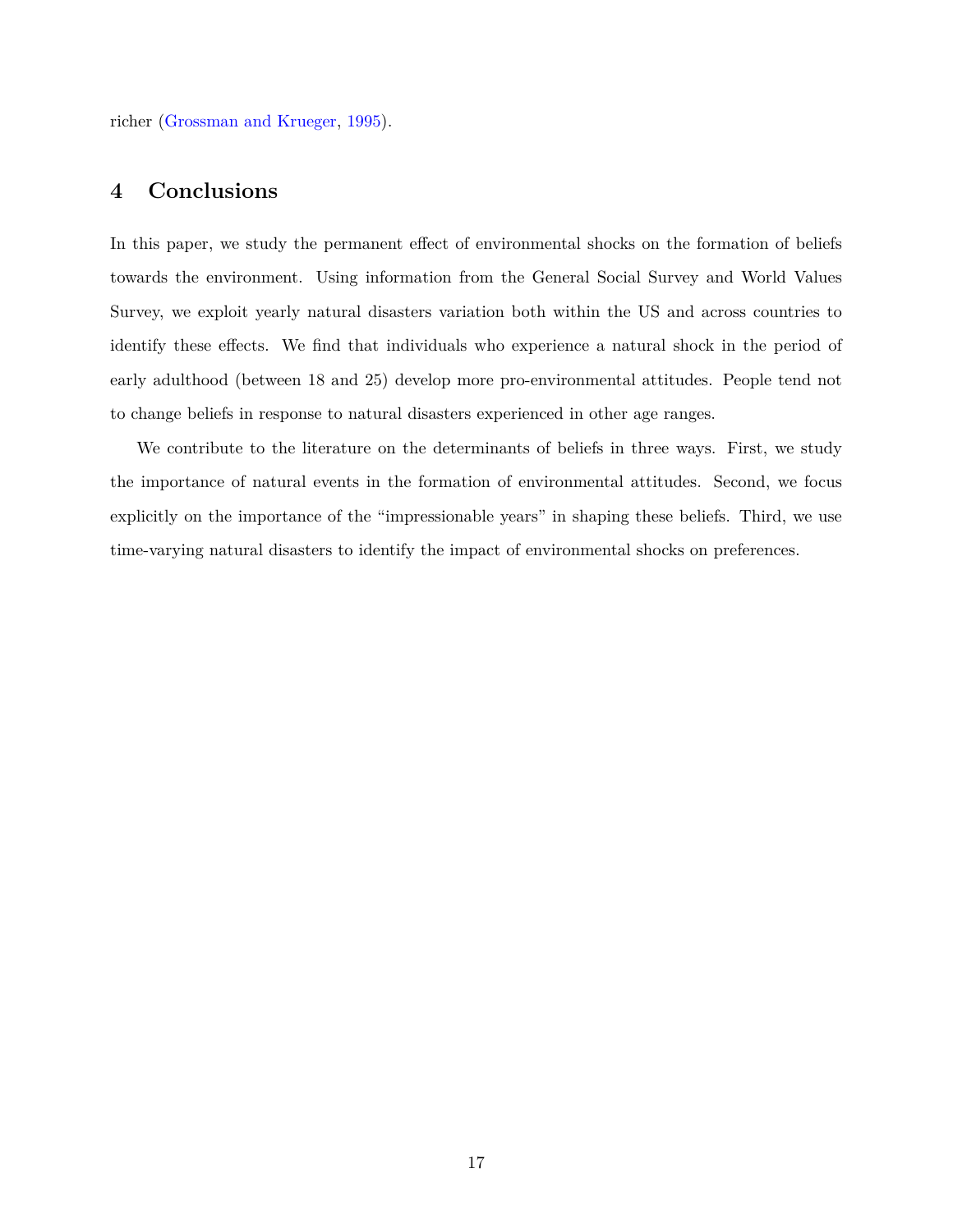#### **References**

- <span id="page-18-0"></span>Akerlof, K., E. W. Maibach, D. Fitzgerald, A. Y. Cedeno, and A. Neuman (2013). Do people "personally experience" global warming, and if so how, and does it matter? *Global environmental change 23* (1), 81–91.
- <span id="page-18-6"></span>Andreoni, J. and L. Vesterlund (2001). Which is the fair sex? gender differences in altruism. *The Quarterly Journal of Economics 116* (1), 293–312.
- <span id="page-18-7"></span>Binder, M. and A.-K. Blankenberg (2017). Green lifestyles and subjective well-being: More about self-image than actual behavior? *Journal of Economic Behavior & Organization 137*, 304–323.
- <span id="page-18-1"></span>Broomell, S. B., D. V. Budescu, and H.-H. Por (2015). Personal experience with climate change predicts intentions to act. *Global Environmental Change 32*, 67–73.
- <span id="page-18-8"></span>Chandler, W., T. J. Secrest, J. Logan, R. Schaeffer, A. S. Szklo, M. E. Schuler, Z. Dadi, Z. Kejun, Z. Yuezhong, X. Huaqing, P. R. Shukla, F. Tudela, O. Davidson, S. Mwakasonda, R. Spalding-Fecher, H. Winkler, P. Mukheibir, and S. Alpan-Atamer. Climate change mitigation in developing countries. brazil, china, india, mexico, south africa, and turkey.
- <span id="page-18-5"></span>Clark, C. F., M. J. Kotchen, and M. R. Moore (2003). Internal and external influences on proenvironmental behavior: Participation in a green electricity program. *Journal of environmental psychology 23* (3), 237–246.
- <span id="page-18-3"></span>Cotofan, M., L. Cassar, R. Dur, and S. Meier (2020). Macroeconomic conditions when young shape job preferences for life. *The Review of Economics and Statistics*, 1–20.
- <span id="page-18-4"></span>Cronqvist, H., S. Siegel, and F. Yu (2015). Value versus growth investing: Why do different investors have different styles? *Journal of Financial Economics 117(2)*, 333-349.
- <span id="page-18-9"></span>Dasgupta, S., B. Laplante, H. Wang, and D. Wheeler (2002). Confronting the environmental kuznets curve. *Journal of economic perspectives 16* (1), 147–168.
- <span id="page-18-2"></span>Deryugina, T. and B. M. Marx (2021). Is the supply of charitable donations fixed? evidence from deadly tornadoes. *American Economic Review: Insights 3* (3), 383–98.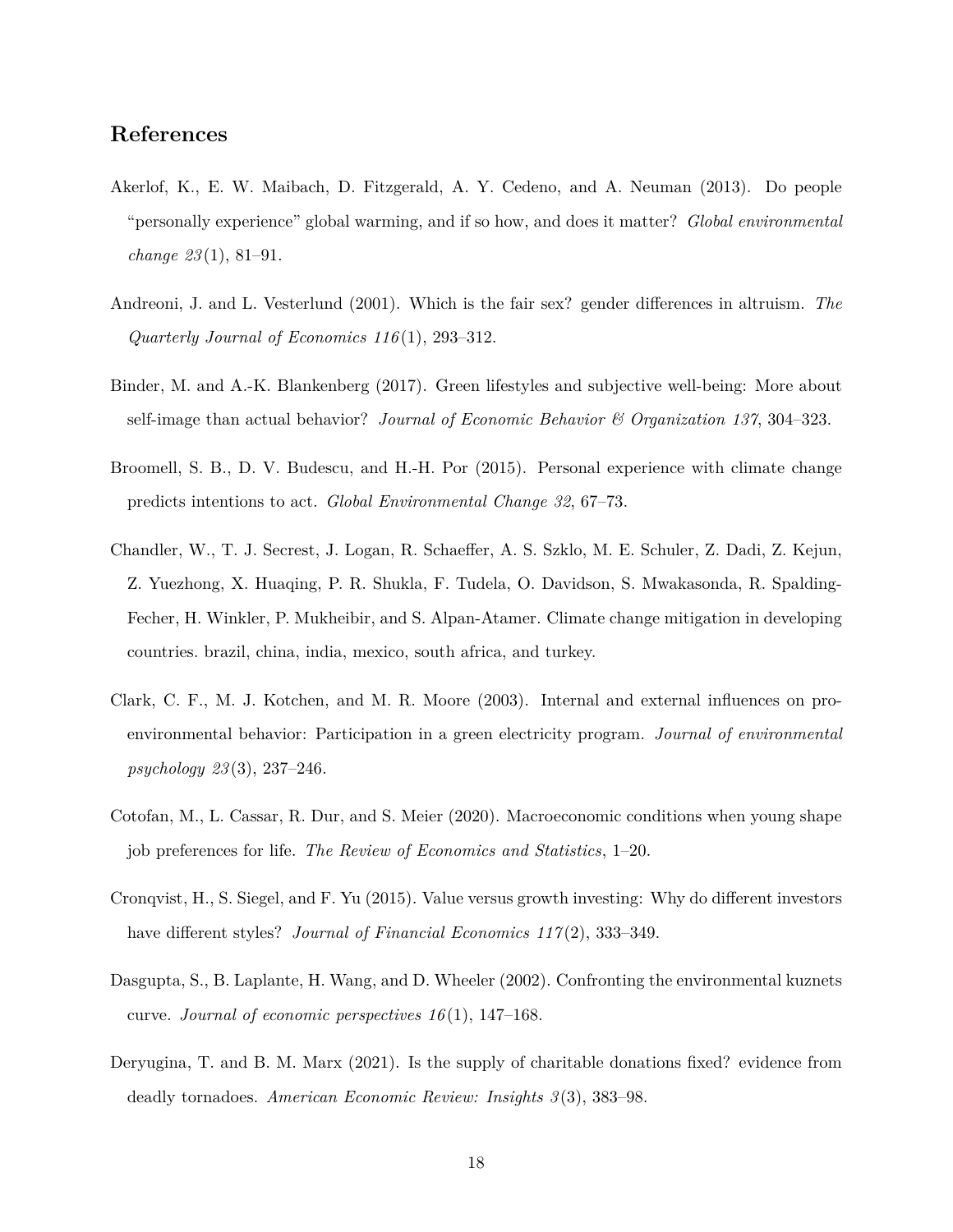- <span id="page-19-4"></span>Eichengreen, B., C. G. Aksoy, and O. Saka (2021). Revenge of the experts: Will covid-19 renew or diminish public trust in science? *Journal of Public Economics 193*, 104343.
- <span id="page-19-9"></span>Eisensee, T. and D. Strömberg (2007). News droughts, news floods, and us disaster relief. *The Quarterly Journal of Economics 122* (2), 693–728.
- <span id="page-19-2"></span>Etchegaray, N., A. Scherman, and S. Valenzuela (2019). Testing the hypothesis of "impressionable years" with willingness to self-censor in chile. *International Journal of Public Opinion Research 31* (2), 331–348.
- <span id="page-19-3"></span>Farzanegan, M. R. and H. G. Fereidouni (2019). Growing up in the iran-iraq war and preferences for strong defense. Technical report, MAGKS Joint Discussion Paper Series in Economics.
- <span id="page-19-8"></span>Gifford, R. and A. Nilsson (2014). Personal and social factors that influence pro-environmental concern and behaviour: A review. *International journal of psychology 49* (3), 141–157.
- <span id="page-19-5"></span>Giuliano, P. and A. Spilimbergo (2013, 11). Growing up in a Recession. *The Review of Economic Studies 81* (2), 787–817.
- <span id="page-19-1"></span>Giuliano, P. and A. Spilimbergo (2014). Growing up in a recession. *Review of Economic Studies 81* (2), 787–817.
- <span id="page-19-11"></span>Grossman, G. M. and A. B. Krueger (1995). Economic growth and the environment. *The quarterly journal of economics 110* (2), 353–377.
- <span id="page-19-7"></span>Huddart-Kennedy, E., T. M. Beckley, B. L. McFarlane, and S. Nadeau (2009). Rural-urban differences in environmental concern in canada. *Rural sociology 74* (3), 309–329.
- <span id="page-19-0"></span>Hungerman, D. M. and V. S. Moorthy (2020). Every day is earth day: Evidence on the long-term impact of environmental activism. Technical report, National Bureau of Economic Research.
- <span id="page-19-6"></span>Hunter, L. M., A. Hatch, and A. Johnson (2004). Cross-national gender variation in environmental behaviors. *Social science quarterly 85* (3), 677–694.
- <span id="page-19-10"></span>Jacobsen, G. D. (2013). Do economic conditions influence environmental policy? evidence from the us senate. *Economics Letters 120* (2), 167–170.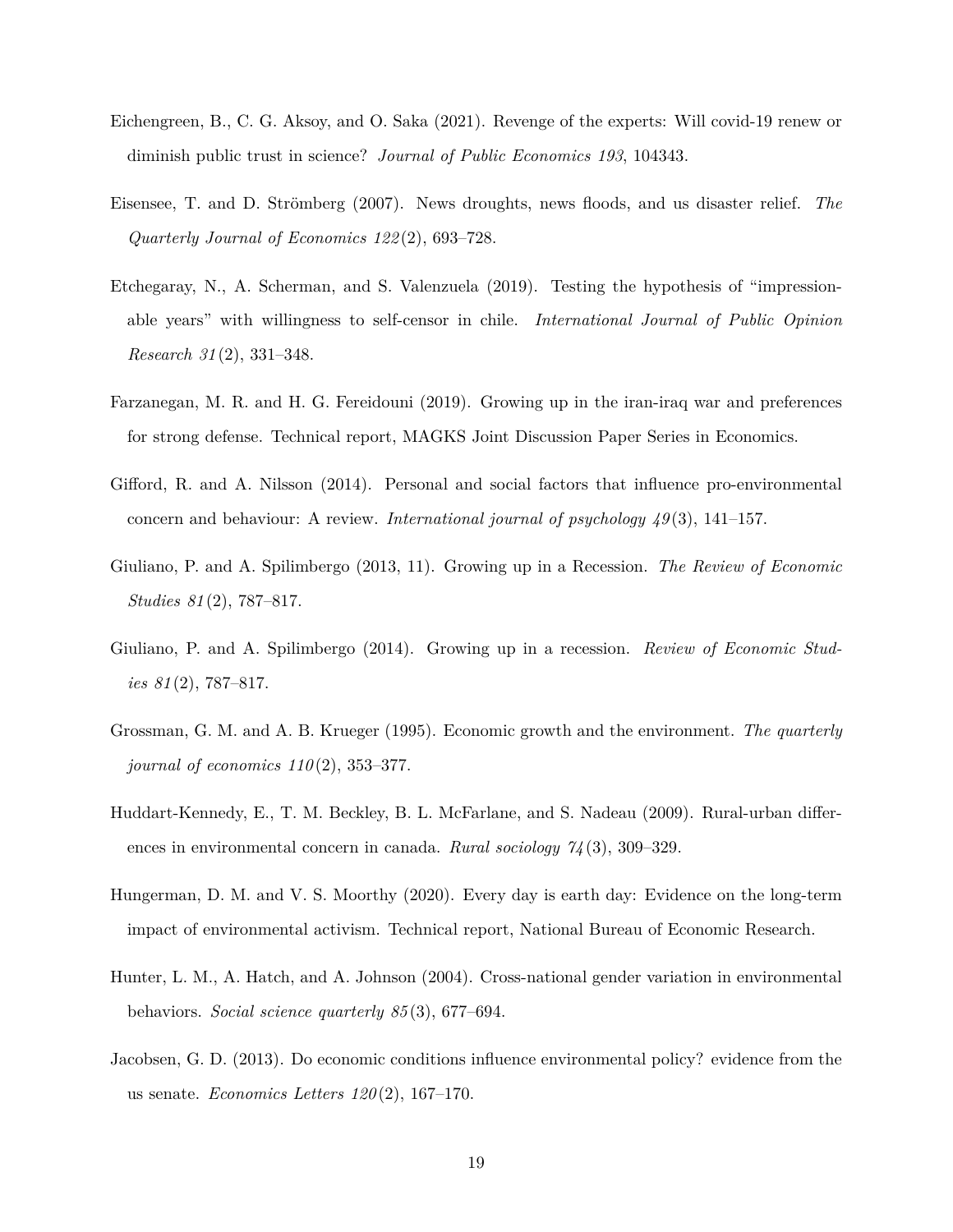- <span id="page-20-1"></span>Joireman, J., H. B. Truelove, and B. Duell (2010). Effect of outdoor temperature, heat primes and anchoring on belief in global warming. *Journal of Environmental Psychology 30* (4), 358–367.
- <span id="page-20-10"></span>Kahn, M. E. (2005). The death toll from natural disasters: the role of income, geography, and institutions. *Review of economics and statistics 87* (2), 271–284.
- <span id="page-20-11"></span>Kahn, M. E. and M. J. Kotchen (2010). Environmental concern and the business cycle: the chilling effect of recession. Technical report, National Bureau of Economic Research.
- <span id="page-20-0"></span>Krosnick, J. A. and D. F. Alwin (1989). Aging and susceptibility to attitude change. *Journal of personality and social psychology 57* (3), 416.
- <span id="page-20-2"></span>Krosnick, J. A., A. L. Holbrook, L. Lowe, and P. S. Visser (2006). The origins and consequences of democratic citizens' policy agendas: A study of popular concern about global warming. *Climatic change 77* (1), 7–43.
- <span id="page-20-5"></span>Longhi, S. (2013). Individual pro-environmental behaviour in the household context. Technical report, ISER Working Paper Series.
- <span id="page-20-6"></span>Lynn, P. and S. Longhi (2011). Environmental attitudes and behaviour: who cares about climate change. *Understanding Society*.
- <span id="page-20-9"></span>Mannheim, K. (1952). The problem of generations,[w:] k. *Mannheim, Essays on the Sociology of Knowledge, London*.
- <span id="page-20-3"></span>McDonald, R. I., H. Y. Chai, and B. R. Newell (2015). Personal experience and the 'psychological distance'of climate change: An integrative review. *Journal of Environmental Psychology 44*, 109–118.
- <span id="page-20-7"></span>Meyer, A. (2015). Does education increase pro-environmental behavior? evidence from europe. *Ecological economics 116*, 108–121.
- <span id="page-20-8"></span>Meyer, A. (2016). Is unemployment good for the environment? *Resource and Energy Economics 45*, 18–30.
- <span id="page-20-4"></span>Roodman, D., M. Ø. Nielsen, J. G. MacKinnon, and M. D. Webb (2019). Fast and wild: Bootstrap inference in stata using boottest. *The Stata Journal 19* (1), 4–60.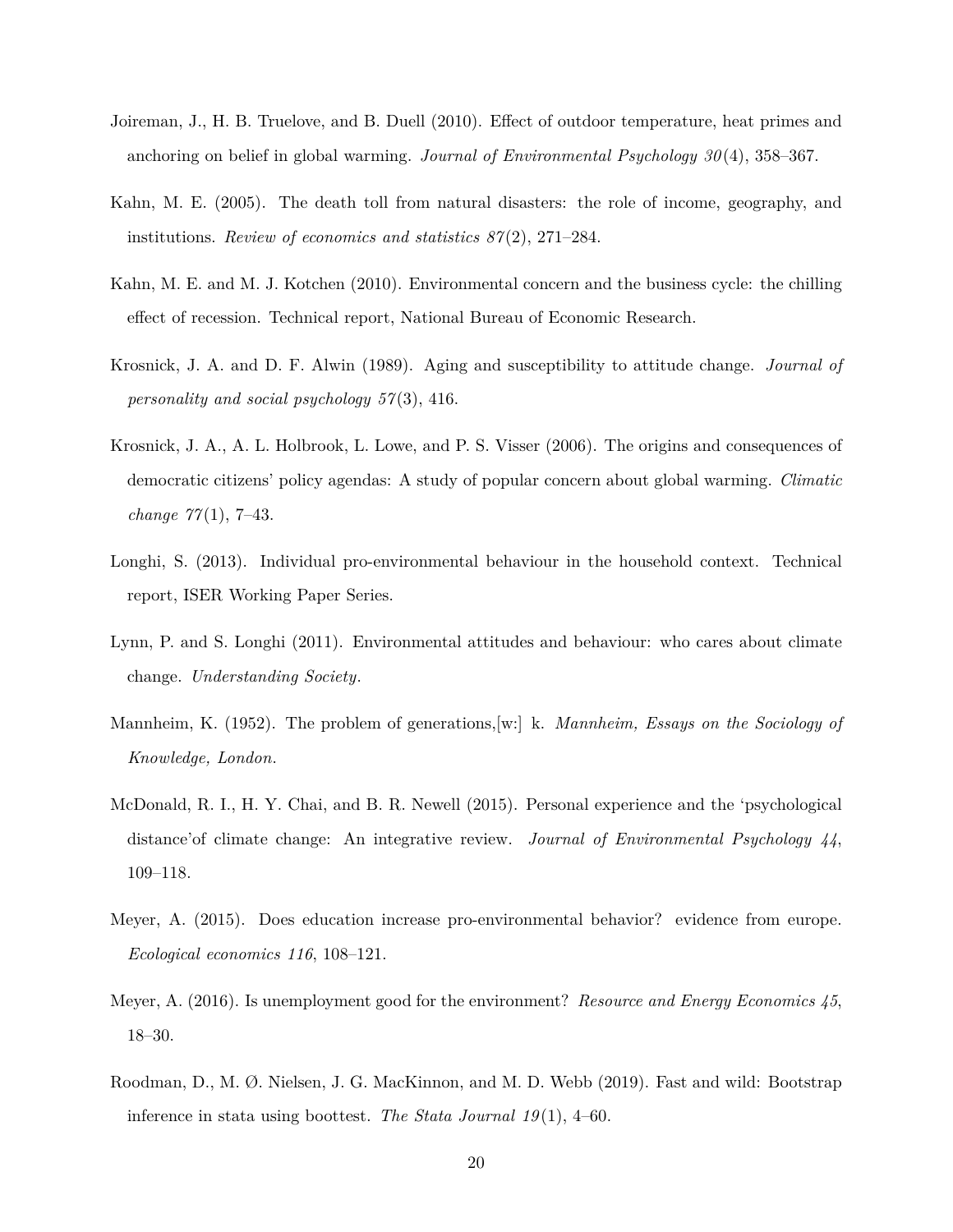- <span id="page-21-4"></span>Rudman, L. A., M. C. McLean, and M. Bunzl (2013). When truth is personally inconvenient, attitudes change: The impact of extreme weather on implicit support for green politicians and explicit climate-change beliefs. *Psychological science 24* (11), 2290–2296.
- <span id="page-21-8"></span>Shum, R. Y. (2012). Effects of economic recession and local weather on climate change attitudes. *Climate Policy 12* (1), 38–49.
- <span id="page-21-5"></span>Spence, A., W. Poortinga, C. Butler, and N. F. Pidgeon (2011). Perceptions of climate change and willingness to save energy related to flood experience. *Nature climate change 1* (1), 46–49.
- <span id="page-21-3"></span>Spence, A., W. Poortinga, and N. Pidgeon (2012). The psychological distance of climate change. *Risk Analysis: An International Journal 32* (6), 957–972.
- <span id="page-21-0"></span>Spence, A. Pidgeon, N. F. (2010). Psychology, climate change and sustainable behaviour. *Environment 52*, 9–18.
- <span id="page-21-7"></span>Torgler, B. and M. A. Garcia-Valiñas (2007). The determinants of individuals' attitudes towards preventing environmental damage. *Ecological economics 63* (2-3), 536–552.
- <span id="page-21-2"></span>Weber, E. U., . S. P. C. (2011). Public understanding of climate change in the united states. *American Psychologist 66* (4), 315–328.
- <span id="page-21-1"></span>Weber, E. (2010). What shapes perceptions of climate change? *Wiley Interdiscip. Rev. Clim. Change 1*, 332–342.
- <span id="page-21-6"></span>Zelezny, L. C., P.-P. Chua, and C. Aldrich (2000). Elaborating on gender differences in environmentalism. *Journal of Social issues 56* (3), 443–458.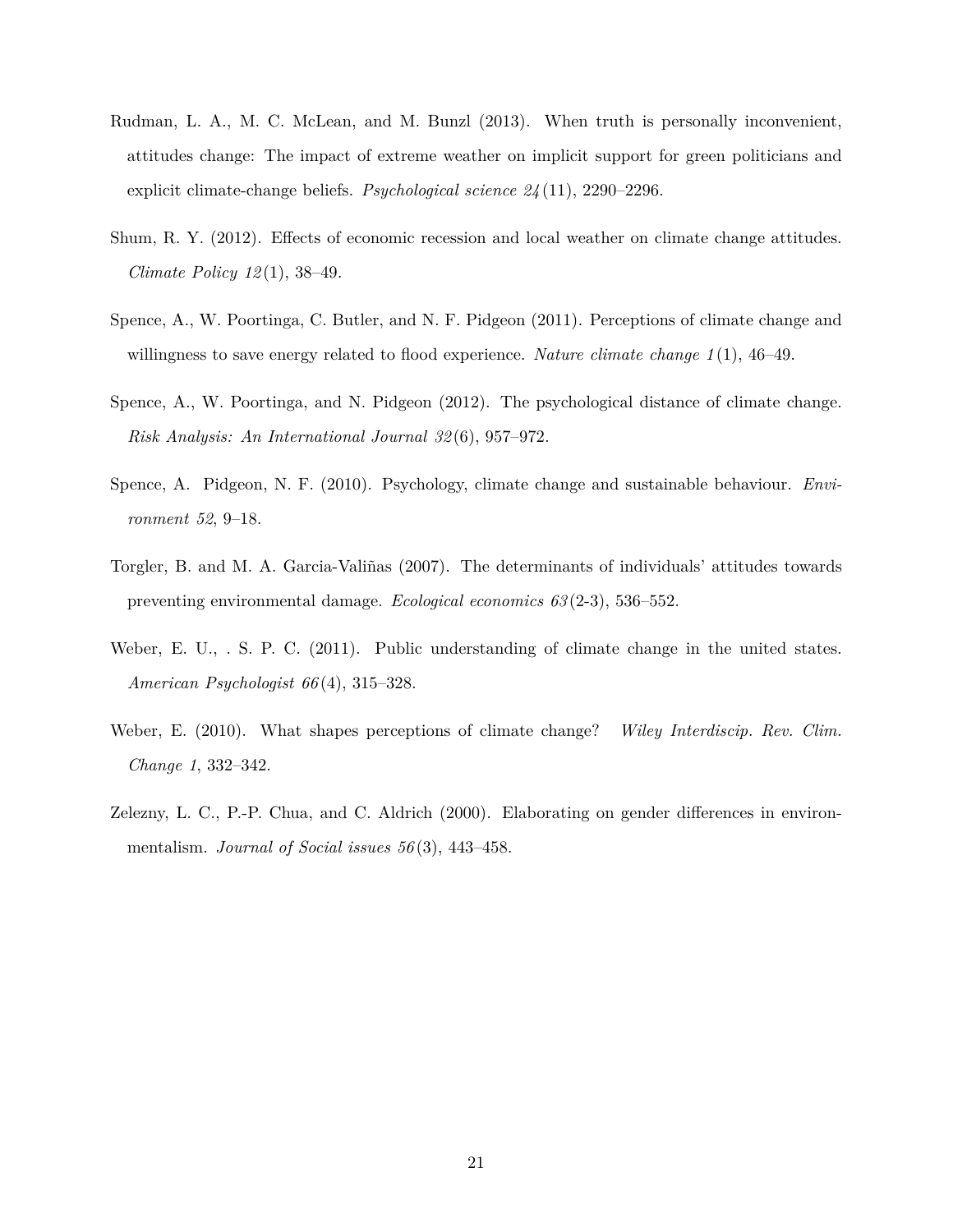## **Online Appendix (not for publication)**

<span id="page-22-1"></span>

Figure A.1: Number of natural disasters per year and by regions

<span id="page-22-0"></span>

| Variable           | Mean   | SD    | Min.     | Max. |
|--------------------|--------|-------|----------|------|
| Environment        | $61\%$ | 0.48  | $\theta$ | 1    |
| Energy             | 58%    | 0.49  | 0        | 1    |
| Natural disaster   | 31%    | 0.46  | 0        | 1    |
| Married            | 54%    | 0.49  | 0        | 1    |
| <b>Black</b>       | 13%    | 0.34  | $\theta$ | 1    |
| Female             | $55\%$ | 0.49  | 0        | 1    |
| Unemployed         | $3\%$  | 0.18  | 0        | 1    |
| Years of education | 12.81  | 3.13  | 0        | 20   |
| Father's education | 10.59  | 4.33  | 0        | 20   |
| Age                | 45.36  | 17.37 | 18       | 89   |

Table A.1: GSS summary statistics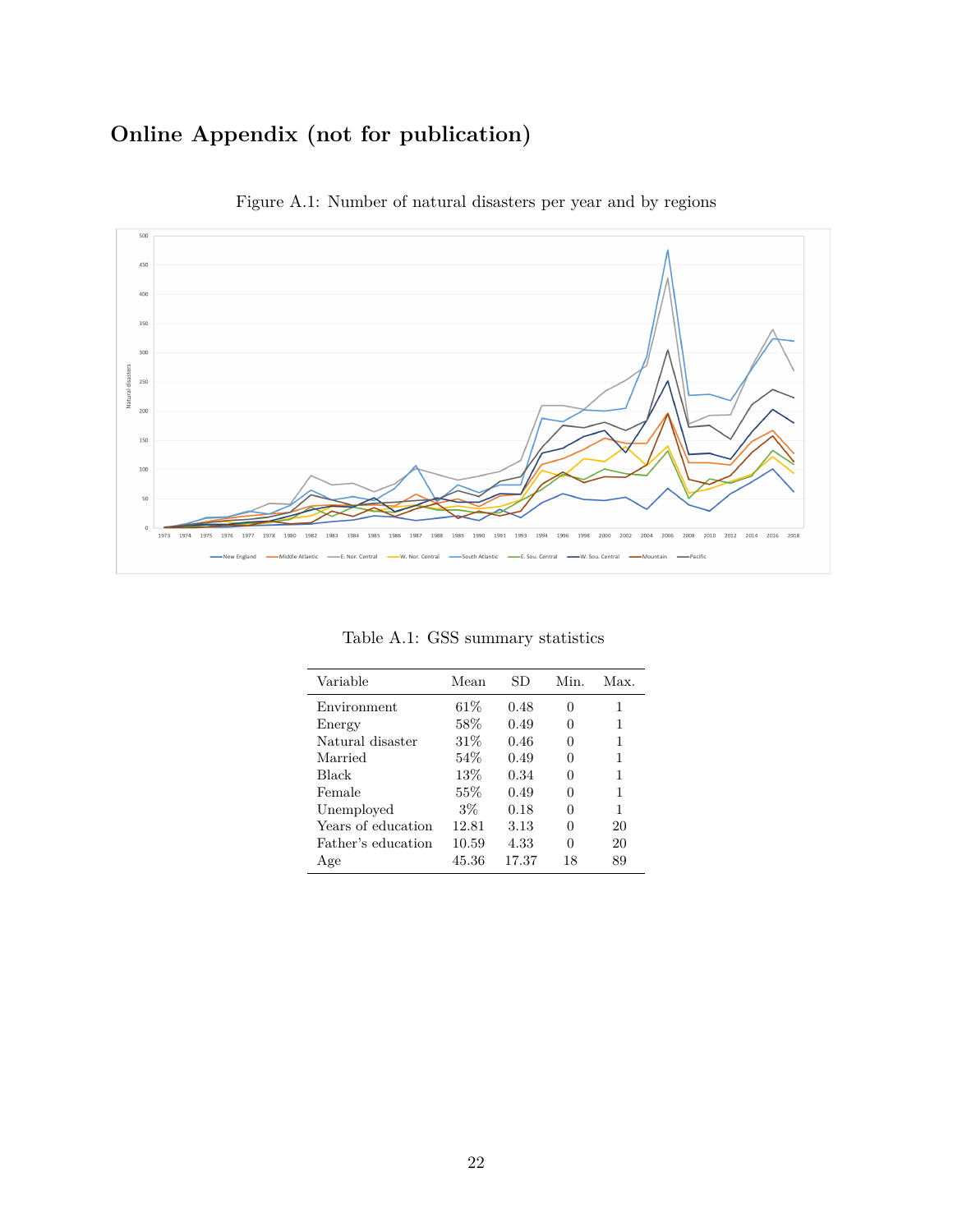<span id="page-23-0"></span>

| Dep. var.                         |             | Environment | Energy                 |            |
|-----------------------------------|-------------|-------------|------------------------|------------|
|                                   | (1)         | (2)         | (3)                    | (4)        |
| Natural disaster                  | 0.018       | $0.037**$   | 0.008                  | 0.026      |
|                                   | (0.019)     | (0.013)     | (0.037)                | (0.032)    |
| Married                           | $-0.043***$ | $-0.042***$ | $-0.046***$            | $-0.041$   |
|                                   | (0.010)     | (0.008)     | (0.011)                | (0.030)    |
| <b>Black</b>                      | $0.046**$   | $0.091***$  | $-0.074***$            | $-0.051*$  |
|                                   | (0.019)     | (0.017)     | (0.016)                | (0.027)    |
| Unemployment                      | 0.016       | 0.015       | 0.001                  | $-0.006$   |
|                                   | (0.014)     | (0.021)     | (0.014)                | (0.031)    |
| Years of education                | $0.009***$  | $0.006**$   | $0.019***$             | $0.011***$ |
|                                   | (0.002)     | (0.002)     | (0.003)                | (0.003)    |
| Female                            | $0.014*$    | $0.025**$   | $-0.029*$              | $-0.027$   |
|                                   | (0.006)     | (0.011)     | (0.013)                | (0.023)    |
| Income                            | $-0.004$    | $-0.006$    | 0.002                  | $-0.000$   |
|                                   | (0.005)     | (0.007)     | (0.008)                | (0.014)    |
| Father's education                |             | $0.003*$    |                        | 0.004      |
|                                   |             | (0.001)     |                        | (0.003)    |
| Constant                          | $-0.881*$   | 4.747***    | $0.474**$              | $1.113***$ |
|                                   | (0.406)     | (0.553)     | (0.145)                | (0.140)    |
| Income FE                         | yes         | yes         | yes                    | yes        |
| Age FE                            | yes         | yes         | yes                    | yes        |
| Year FE                           | yes         | yes         | yes                    | yes        |
| Region of interview FE            | yes         | yes         | yes                    | yes        |
| Region at 16 FE                   | yes         | yes         | yes                    | yes        |
| (Region at $16$ <sup>*</sup> age) | yes         | yes         | yes                    | yes        |
| Cohort FE                         | yes         | yes         | yes                    | yes        |
| Religion FE                       | no          | yes         | no                     | yes        |
| Religion at 16 FE                 | no          | yes         | $\mathbf{n}\mathbf{o}$ | yes        |
| Income at 16 FE                   | no          | yes         | no                     | yes        |
| $R^2$                             | 0.087       | 0.103       | 0.053                  | 0.079      |
| Obs.                              | 21107       | 12173       | 6483                   | 3715       |

Table A.2: GSS: non movers

Notes: robust standard errors in parenthesis, clustered at region at 16. \* refer to the following cases: \*  $p<0.10$ , \*\*  $p<0.05$ , \*\*\*  $p<0.01$ .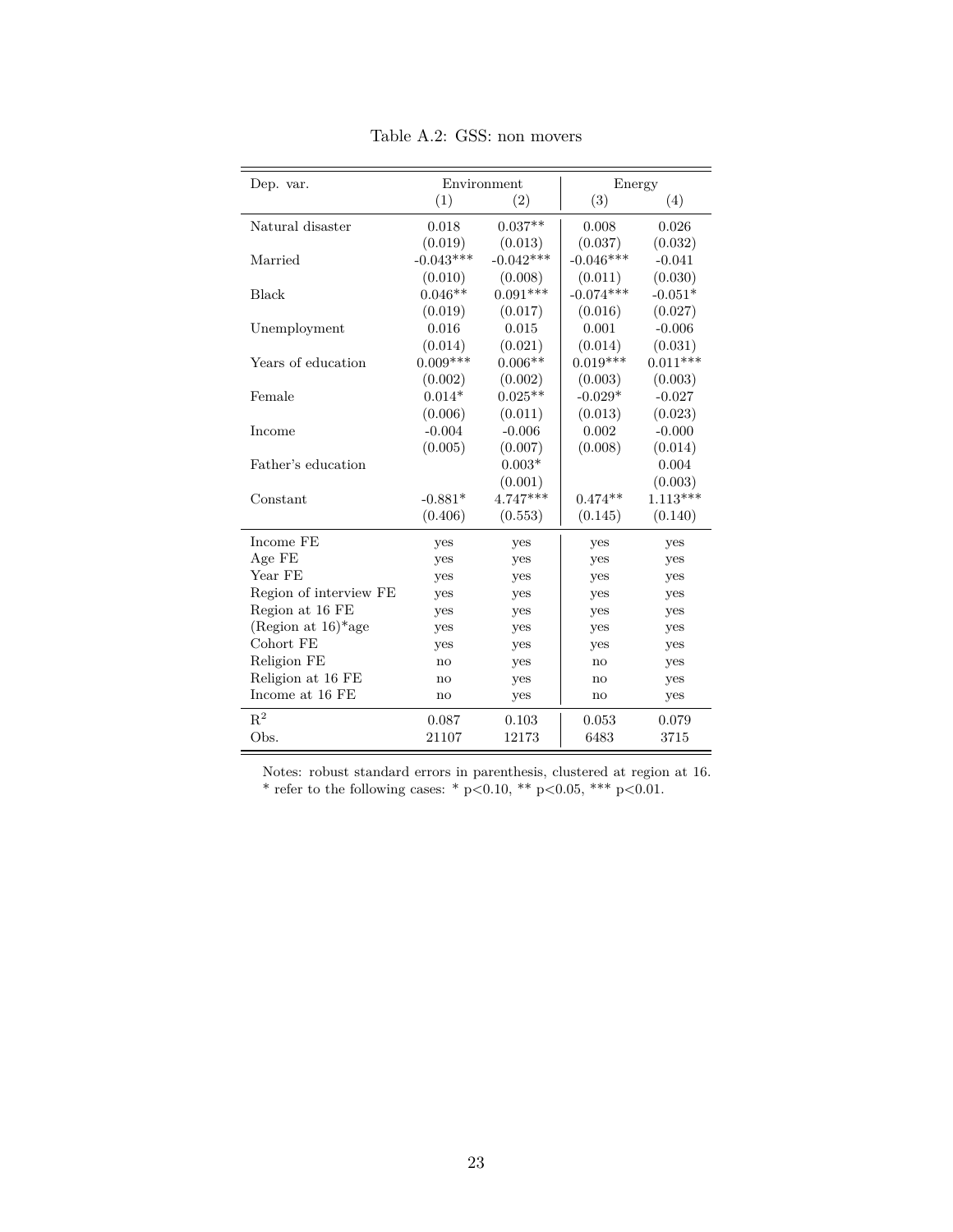<span id="page-24-0"></span>

| Dep. var.                         | Environment |               |           |                |               |            | Energy     |                |  |
|-----------------------------------|-------------|---------------|-----------|----------------|---------------|------------|------------|----------------|--|
|                                   | (1)         | (2)           | (3)       | (4)            | (5)           | (6)        | (7)        | (8)            |  |
|                                   |             | Female        |           | Male           | Female        |            |            | Male           |  |
| Natural disaster                  | $0.022*$    | $0.046***$    | $0.059**$ | 0.023          | $0.051*$      | 0.030      | 0.060      | 0.090          |  |
|                                   | (0.012)     | (0.014)       | (0.021)   | (0.029)        | (0.023)       | (0.026)    | (0.035)    | (0.051)        |  |
| $R^2$                             | 0.087       | 0.103         | 0.088     | 0.112          | 0.071         | 0.097      | 0.063      | 0.096          |  |
| Obs.                              | 17521       | 9967          | 14559     | 8239           | 5481          | 3247       | 4718       | 2673           |  |
|                                   |             | Low education |           | High education | Low education |            |            | High education |  |
| Natural disaster                  | $0.073*$    | 0.030         | $0.030**$ | $0.043***$     | 0.004         | 0.098      | $0.069***$ | $0.056***$     |  |
|                                   | (0.033)     | (0.049)       | (0.013)   | (0.008)        | (0.092)       | (0.075)    | (0.016)    | (0.015)        |  |
| $R^2$                             | 0.097       | 0.135         | 0.072     | 0.092          | 0.157         | 0.384      | 0.036      | 0.057          |  |
| Obs.                              | 7198        | 3401          | 24929     | 14821          | 1384          | 628        | 8820       | 5294           |  |
|                                   |             | Low income    |           | High income    |               | Low income |            | High income    |  |
| Natural disaster                  | 0.024       | 0.016         | $0.050**$ | $0.050*$       | $-0.037$      | $-0.020$   | $0.145***$ | $0.123***$     |  |
|                                   | (0.016)     | (0.030)       | (0.020)   | (0.025)        | (0.046)       | (0.065)    | (0.020)    | (0.027)        |  |
| $R^2$                             | 0.100       | 0.121         | 0.076     | 0.094          | 0.082         | 0.113      | 0.054      | 0.082          |  |
| Obs.                              | 15817       | 7954          | 16263     | 10252          | 5142          | 2667       | 5057       | 3253           |  |
|                                   |             | Rural         |           | Urban          | Rural         |            | Urban      |                |  |
| Natural disaster                  | 0.034       | $0.038*$      | 0.047     | 0.048          | $0.056**$     | $0.041*$   | $0.070**$  | $0.106**$      |  |
|                                   | (0.021)     | (0.017)       | (0.030)   | (0.051)        | (0.025)       | (0.022)    | (0.030)    | (0.038)        |  |
| $R^2$                             | 0.084       | 0.097         | 0.079     | 0.123          | 0.057         | 0.072      | 0.073      | 0.126          |  |
| Obs.                              | 23573       | 13650         | 8470      | 4542           | 7123          | 4225       | 3069       | 1692           |  |
| Age FE                            | yes         | yes           | yes       | yes            | yes           | yes        | yes        | yes            |  |
| Year FE                           | yes         | yes           | yes       | yes            | yes           | yes        | yes        | yes            |  |
| Region of interview FE            | yes         | yes           | yes       | yes            | yes           | yes        | yes        | yes            |  |
| Region at 16 FE                   | yes         | yes           | yes       | yes            | yes           | yes        | yes        | yes            |  |
| (Region at $16$ <sup>*</sup> age) | yes         | yes           | yes       | yes            | yes           | yes        | yes        | yes            |  |
| Cohort FE                         | yes         | yes           | yes       | yes            | yes           | yes        | yes        | yes            |  |
| Religion FE                       | no          | yes           | no        | yes            | no            | yes        | no         | yes            |  |
| Religion at 16 FE                 | no          | yes           | no        | yes            | no            | yes        | no         | yes            |  |
| Income at 16 FE                   | no          | yes           | no        | yes            | no            | yes        | no         | yes            |  |

Table A.3: GSS: Heterogeneity effects

Notes: robust standard errors, clustered at region at 16. \* refer to the following cases: \*  $p<0.10$ , \*\*  $p<0.05$ , \*\*\*  $p<0.01$ .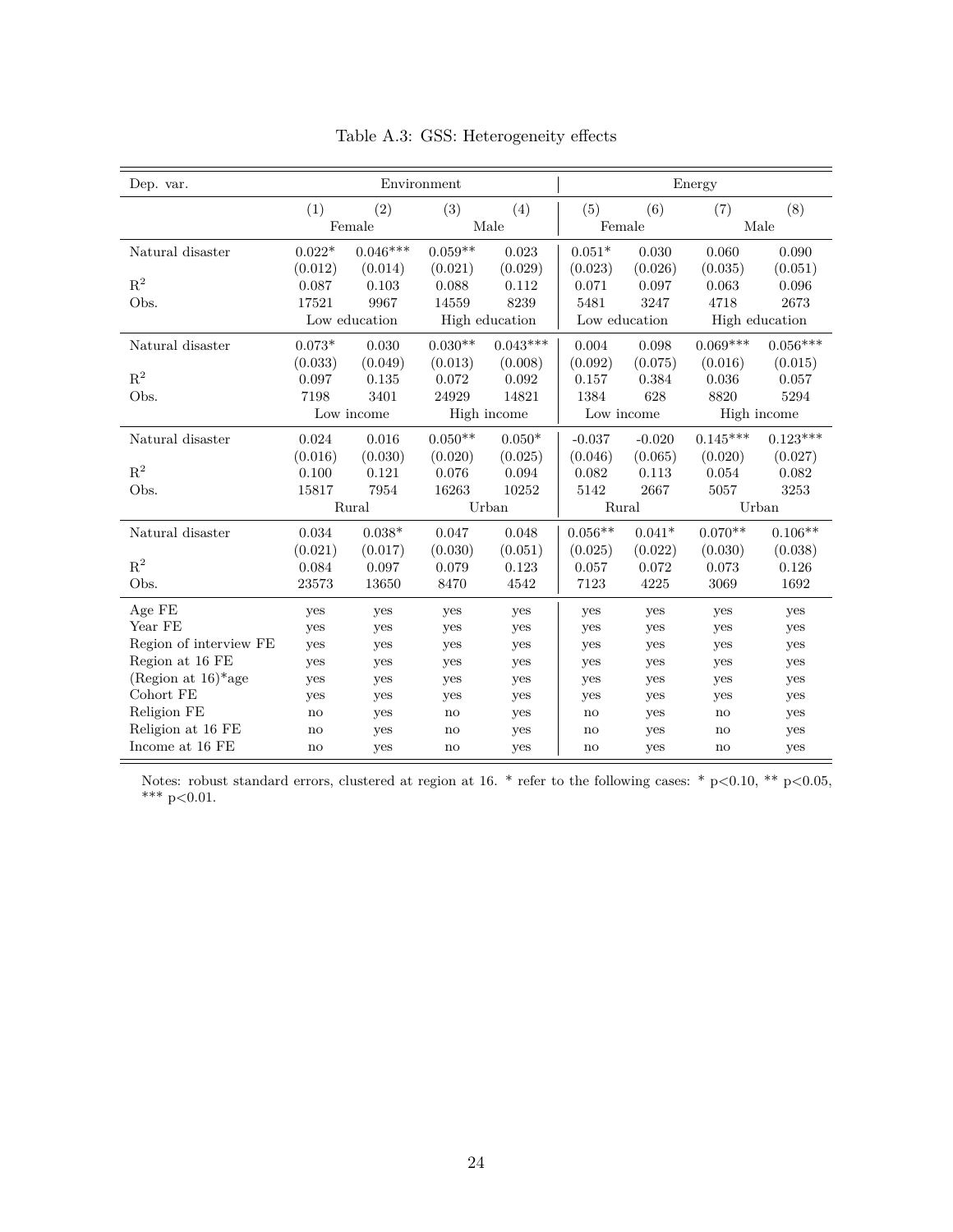| Dep. var.                     |                             | Trust                          |                             |                                      | Happiness                |                                  |
|-------------------------------|-----------------------------|--------------------------------|-----------------------------|--------------------------------------|--------------------------|----------------------------------|
|                               | All<br>countries<br>(1)     | H-MH<br>countries<br>(2)       | $ML-L$<br>countries<br>(3)  | All<br>countries<br>$\left(4\right)$ | H-MH<br>countries<br>(5) | $ML-L$<br>countries<br>(6)       |
| Natural disaster              | $0.003*$                    | 0.005                          | 0.002                       | 0.000                                | 0.007                    | $-0.007$                         |
| Constant                      | (0.002)<br>0.397<br>(0.451) | (0.004)<br>$0.972*$<br>(0.540) | (0.002)<br>0.024<br>(0.049) | (0.004)<br>2.653<br>(29.101)         | (0.005)<br>3.113<br>(.)  | (0.006)<br>$3.768***$<br>(0.204) |
| Religion FE                   | yes                         | yes                            | yes                         | yes                                  | yes                      | yes                              |
| Income FE                     | yes                         | yes                            | yes                         | yes                                  | yes                      | yes                              |
| Country <sup>*</sup> age $FE$ | yes                         | yes                            | yes                         | yes                                  | yes                      | yes                              |
| Country FE                    | yes                         | yes                            | yes                         | yes                                  | yes                      | yes                              |
| Year FE                       | yes                         | yes                            | yes                         | yes                                  | yes                      | yes                              |
| Age FE                        | yes                         | yes                            | yes                         | yes                                  | yes                      | yes                              |
| Cohort FE                     | yes                         | yes                            | yes                         | yes                                  | yes                      | yes                              |
| $R^2$                         | 0.154                       | 0.154                          | 0.132                       | 0.152                                | 0.135                    | 0.169                            |
| Obs.                          | 135690                      | 61080                          | 73745                       | 137175                               | 61808                    | 74500                            |

Table A.4: WVS: falsification test

Notes: robust standard errors in parenthesis, clustered at country level. \* refer to the following cases: \*  $p<0.10$ , \*\*  $p<0.05$ , \*\*\*  $p<0.01$ . In column (2) high and middle high income countries while in column (3) middle low and low income countries. In the natural disaster variable we do not include: bacterial disease, chemical spill, famine, oil spill, other, parasitic disease, poisoning, radiation, road and viral disease.